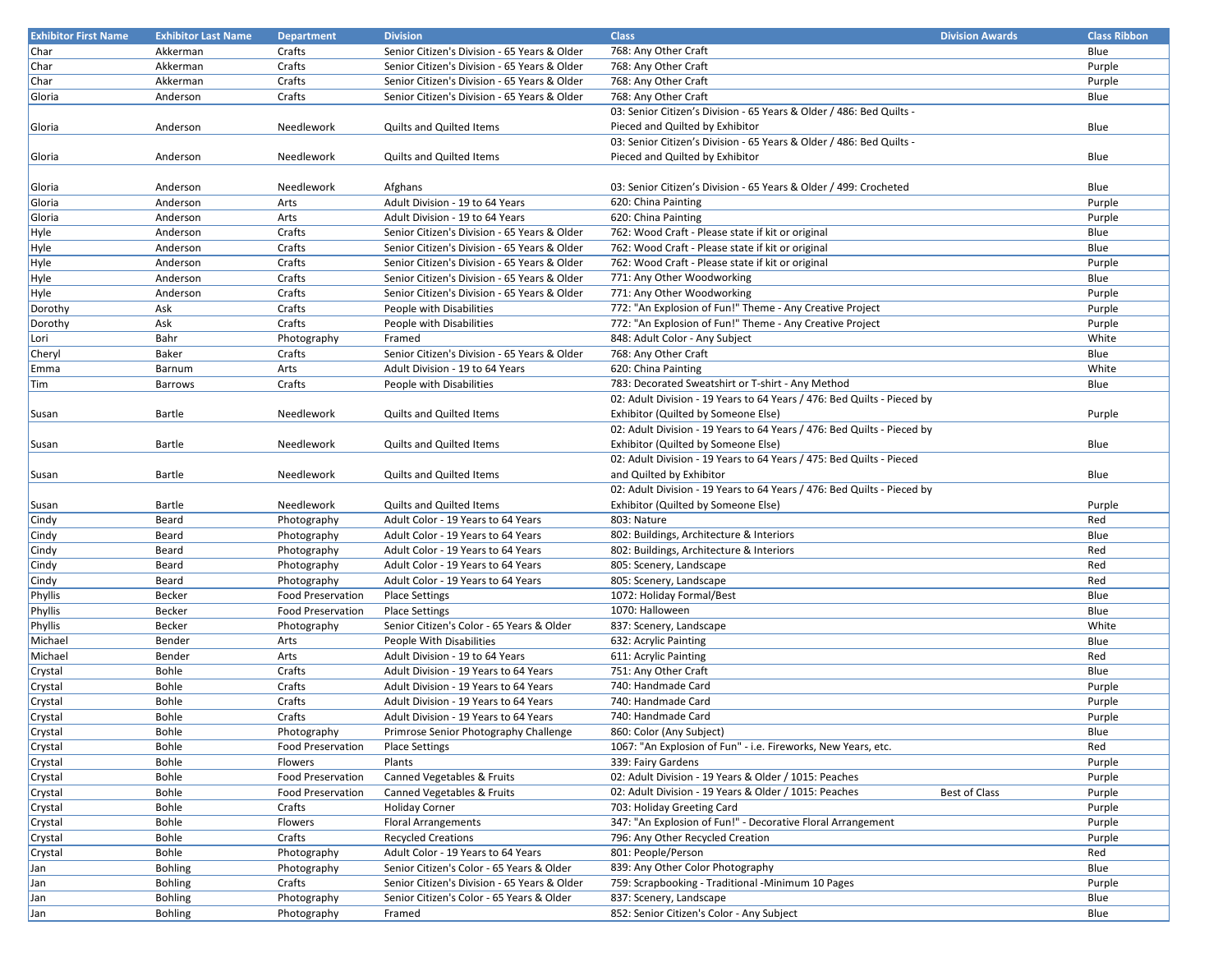| <b>Exhibitor First Name</b> | <b>Exhibitor Last Name</b> | <b>Department</b>        | <b>Division</b>                              | <b>Class</b>                                                            | <b>Division Awards</b>      | <b>Class Ribbon</b> |
|-----------------------------|----------------------------|--------------------------|----------------------------------------------|-------------------------------------------------------------------------|-----------------------------|---------------------|
| Jan                         | <b>Bohling</b>             | Photography              | Senior Citizen's Color - 65 Years & Older    | 836: Still Life                                                         |                             | Purple              |
| Jan                         | <b>Bohling</b>             | Photography              | Primrose Senior Photography Challenge        | 860: Color (Any Subject)                                                |                             | Blue                |
| Jan                         | <b>Bohling</b>             | Photography              | Senior Citizen's Color - 65 Years & Older    | 835: Nature                                                             |                             | Red                 |
| Jan                         | <b>Bohling</b>             | Photography              | Senior Citizen's Color - 65 Years & Older    | 833: People/Person                                                      |                             | Blue                |
| Jan                         | <b>Bohling</b>             | Photography              | Senior Citizen's Color - 65 Years & Older    | 832: Animal/Insect                                                      |                             | Blue                |
| Jan                         | <b>Bohling</b>             | Photography              | Senior Citizen's Color - 65 Years & Older    | 834: Buildings, Architecture & Interiors                                |                             | Red                 |
|                             |                            |                          |                                              | 02: Adult Division - 19 Years to 64 Years / 456: Any Other Machine      |                             |                     |
|                             | Braun                      |                          |                                              |                                                                         |                             |                     |
| Joy                         |                            | Needlework               | Machine Embroidery                           | Embroidery                                                              |                             | Purple              |
|                             |                            |                          |                                              |                                                                         | <b>Best of Class</b>        |                     |
| Joy                         | Braun                      | Needlework               | Machine Embroidery                           | 02: Adult Division - 19 Years to 64 Years / 454: Home Accessories       |                             | Purple              |
|                             |                            |                          |                                              | 02: Adult Division - 19 Years to 64 Years / 475: Bed Quilts - Pieced    |                             |                     |
| Dawn                        | <b>Breedlove</b>           | Needlework               | <b>Quilts and Quilted Items</b>              | and Quilted by Exhibitor                                                |                             | Blue                |
|                             |                            |                          |                                              | 02: Adult Division - 19 Years to 64 Years / 475: Bed Quilts - Pieced    |                             |                     |
| Dawn                        | <b>Breedlove</b>           | Needlework               | Quilts and Quilted Items                     | and Quilted by Exhibitor                                                |                             | Purple              |
|                             |                            |                          |                                              | 02: Adult Division - 19 Years to 64 Years / 475: Bed Quilts - Pieced    |                             |                     |
| Dawn                        | <b>Breedlove</b>           | Needlework               | Quilts and Quilted Items                     | and Quilted by Exhibitor                                                |                             | Purple              |
|                             |                            |                          |                                              | 02: Adult Division - 19 Years to 64 Years / 480: Quilted Items - Table  |                             |                     |
| Dawn                        | <b>Breedlove</b>           | Needlework               | Quilts and Quilted Items                     | Runner, Placemats (2), or Tree Skirt                                    |                             | Blue                |
| Linda                       | <b>Brekke</b>              | Crafts                   | People with Disabilities                     | 772: "An Explosion of Fun!" Theme - Any Creative Project                |                             | Purple              |
| Linda                       | <b>Brekke</b>              | Arts                     | People With Disabilities                     | 632: Acrylic Painting                                                   |                             | Blue                |
| Linda                       | <b>Brekke</b>              | Crafts                   | People with Disabilities                     | 779: Wood Craft - Please state if kit or original                       |                             | Blue                |
| Gary                        | Bretsch                    | Flowers                  | <b>Bulbs &amp; Tubers</b>                    | 325: Gladiola - Any Solid Color, 1 Spike                                | <b>Best of Class</b>        | Purple              |
| Gary                        | Bretsch                    | Flowers                  | <b>Floral Arrangements</b>                   | 343: Dinner Table                                                       | Best of Class               | Purple              |
| Gary                        | Bretsch                    | Flowers                  | <b>Bulbs &amp; Tubers</b>                    | 326: Gladiola - Variegated, 1 Spike                                     |                             | Purple              |
| Cary                        | <b>Bruckner</b>            | Crafts                   | Adult Division - 19 Years to 64 Years        | 745: Wood Craft - State if Kit or Original                              |                             | Purple              |
| Julie                       | <b>Bruckner</b>            | Photography              | Framed                                       | 848: Adult Color - Any Subject                                          |                             | Red                 |
| Julie                       | Bruckner                   | Photography              | Adult Color - 19 Years to 64 Years           | 800: Animal/Insect                                                      |                             | Blue                |
| Julie                       | Bruckner                   | Photography              | Adult Color - 19 Years to 64 Years           | 800: Animal/Insect                                                      |                             | Red                 |
| Julie                       | Bruckner                   | Photography              | Adult Color - 19 Years to 64 Years           | 805: Scenery, Landscape                                                 |                             | Red                 |
| Julie                       | Bruckner                   |                          | Adult Color - 19 Years to 64 Years           | 803: Nature                                                             |                             | Red                 |
|                             |                            | Photography              |                                              |                                                                         |                             |                     |
| Julie                       | Bruckner                   | Photography              | Adult Color - 19 Years to 64 Years           | 803: Nature                                                             |                             | Blue                |
| Lori                        | <b>Bruns</b>               | Photography              | <b>Digitally Enhanced</b>                    | 854: Adult Color - Any Subject                                          | Best of Class               | Purple              |
| Lori                        | <b>Bruns</b>               | Photography              | <b>Digitally Enhanced</b>                    | 854: Adult Color - Any Subject                                          |                             | Blue                |
|                             |                            |                          |                                              | 02: Adult Division - 19 Years to 64 Years / 481: Any quilted item other |                             |                     |
| <b>Brittney</b>             | <b>Bulson</b>              | Needlework               | <b>Quilts and Quilted Items</b>              | than above                                                              |                             | Purple              |
|                             |                            |                          |                                              | 03: Senior Citizen's Division - 65 Years & Older / 492: Any quilted     |                             |                     |
| Joan                        | <b>Buntrock</b>            | Needlework               | Quilts and Quilted Items                     | item other than above                                                   |                             | Blue                |
|                             |                            |                          |                                              | 03: Senior Citizen's Division - 65 Years & Older / 513: Other than      |                             |                     |
| Joan                        | <b>Buntrock</b>            | Needlework               | <b>Wall Hangings</b>                         | above                                                                   |                             | Blue                |
| Joan                        | Buntrock                   | Arts                     | Senior Citizen's Division - 65 Years & Older | 630: Any Media Soft Sculpture (Cloth, Paper, Clay, etc.)                |                             | Purple              |
| Joan                        | <b>Buntrock</b>            | Crafts                   | <b>Recycled Creations</b>                    | 796: Any Other Recycled Creation                                        |                             | Purple              |
| Zelda                       | Chapel                     | Culinary                 | Yeast Bread                                  | 920: Any Other Yeast Bread                                              |                             | Purple              |
| Zelda                       | Chapel                     | Culinary                 | Yeast Bread                                  | 920: Any Other Yeast Bread                                              | <b>Best of Class</b>        | Purple              |
| Addison                     | Clark                      | Crafts                   | Junior Division - 18 Years & Younger         | 724: Nature Craft - Made from Weeds, Seeds, Grasses, Etc.               |                             | Purple              |
| LeAnn                       | Conn                       | Flowers                  | Annuals                                      | 307: Marigolds - Dwarf Single, 3 Stems                                  |                             | Blue                |
| LeAnn                       | Conn                       | Flowers                  | Annuals                                      | 315: Zinnia - Small, One Color, 3 Stems                                 |                             | Red                 |
| LeAnn                       | Conn                       | Culinary                 | Cookies                                      | 901: Drop                                                               |                             | Purple              |
| LeAnn                       | Conn                       | Flowers                  | Plants                                       | 336: Patio Plants - Single Variety or Assortment                        |                             | Purple              |
| LeAnn                       | Conn                       | Flowers                  | Plants                                       | 334: House Plant - Non-Flowering, Single Specimen                       |                             | Purple              |
| LeAnn                       | Conn                       | Culinary                 | Make it With Honey                           | 941: Any Cookie or Bar                                                  |                             | Purple              |
| LeAnn                       | Conn                       | Flowers                  | Plants                                       | 335: Cactus, Cacti or Succulent(s)                                      |                             | Purple              |
| Barb                        | Crawford                   | <b>Food Preservation</b> | Pickles                                      | 02: Adult Division - 19 Years to 64 Years / 1030: Dill                  |                             | Purple              |
| <b>Barb</b>                 | Crawford                   | <b>Food Preservation</b> | Pickles                                      | 02: Adult Division - 19 Years to 64 Years / 1030: Dill                  |                             | Purple              |
|                             | Crawford                   | <b>Food Preservation</b> | Pickles                                      | 02: Adult Division - 19 Years to 64 Years / 1030: Dill                  | Best of Class, Best of Show |                     |
| Barb                        |                            |                          |                                              |                                                                         |                             | Purple              |
| Marie                       | Crawford                   | Crafts                   | Adult Division - 19 Years to 64 Years        | 751: Any Other Craft                                                    |                             | Blue                |
| Marie                       | Crawford                   | Crafts                   | <b>Holiday Corner</b>                        | 705: Any Other Holiday Craft                                            |                             | Purple              |
| Nancy                       | Criddle                    | Crafts                   | <b>Holiday Corner</b>                        | 705: Any Other Holiday Craft                                            |                             | Blue                |
| Nancy                       | Criddle                    | Crafts                   | <b>Holiday Corner</b>                        | 705: Any Other Holiday Craft                                            |                             | Purple              |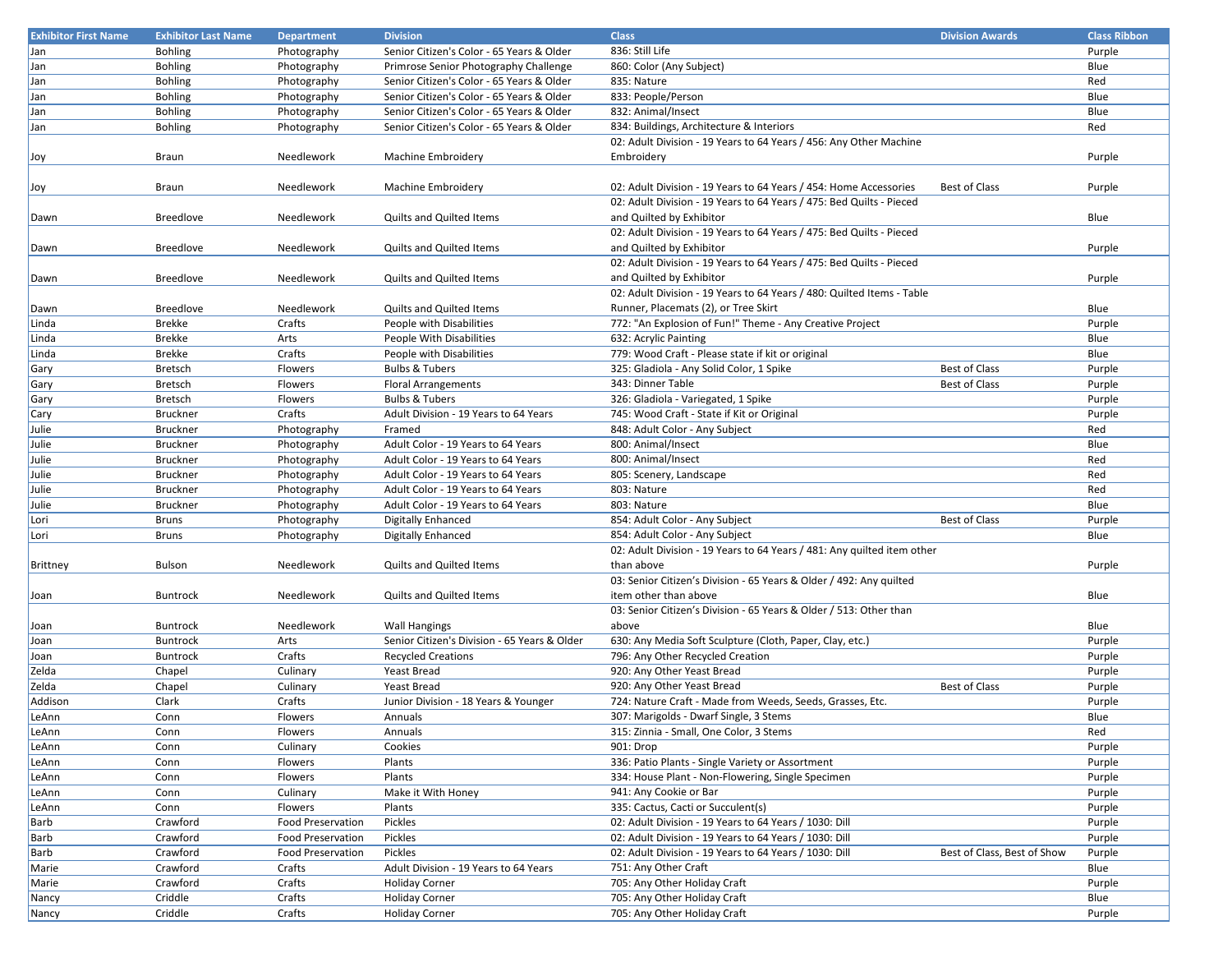| <b>Exhibitor First Name</b> | <b>Exhibitor Last Name</b> | <b>Department</b>        | <b>Division</b>                              | <b>Class</b>                                                           | <b>Division Awards</b> | <b>Class Ribbon</b> |
|-----------------------------|----------------------------|--------------------------|----------------------------------------------|------------------------------------------------------------------------|------------------------|---------------------|
| Nancy                       | Criddle                    | Crafts                   | <b>Holiday Corner</b>                        | 705: Any Other Holiday Craft                                           |                        | Purple              |
| Nancy                       | Criddle                    | Needlework               | <b>Wall Hangings</b>                         | 02: Adult Division - 19 Years to 64 Years / 506: Needlepoint           |                        | Blue                |
| Nancy                       | Criddle                    | Needlework               | <b>Wall Hangings</b>                         | 02: Adult Division - 19 Years to 64 Years / 506: Needlepoint           |                        | Purple              |
|                             |                            |                          |                                              |                                                                        |                        |                     |
| Nancy                       | Criddle                    | Needlework               | <b>Wall Hangings</b>                         | 02: Adult Division - 19 Years to 64 Years / 508: Counted Cross Stitch  |                        | Blue                |
|                             |                            |                          |                                              |                                                                        |                        |                     |
| Nancy                       | Criddle                    | Needlework               | <b>Wall Hangings</b>                         | 02: Adult Division - 19 Years to 64 Years / 509: Other than above      |                        | Blue                |
| Nancy                       | Criddle                    | Crafts                   | Adult Division - 19 Years to 64 Years        | 740: Handmade Card                                                     |                        | Purple              |
| Nancy                       | Criddle                    | Crafts                   | Adult Division - 19 Years to 64 Years        | 740: Handmade Card                                                     |                        | Purple              |
| Nancy                       | Criddle                    | Crafts                   | Adult Division - 19 Years to 64 Years        | 740: Handmade Card                                                     |                        | Purple              |
| Nancy                       | Criddle                    | Crafts                   | <b>Holiday Corner</b>                        | 703: Holiday Greeting Card                                             |                        | Purple              |
| Nancy                       | Criddle                    | Crafts                   | <b>Holiday Corner</b>                        | 703: Holiday Greeting Card                                             |                        | Purple              |
| Nancy                       | Criddle                    | Crafts                   | <b>Holiday Corner</b>                        | 703: Holiday Greeting Card                                             |                        | Purple              |
|                             |                            |                          |                                              |                                                                        |                        |                     |
| Nancy                       | Crouch                     | Needlework               | <b>Wall Hangings</b>                         | 02: Adult Division - 19 Years to 64 Years / 508: Counted Cross Stitch  |                        | Red                 |
| Nancy                       | Crouch                     | Crafts                   | Adult Division - 19 Years to 64 Years        | 751: Any Other Craft                                                   |                        | Red                 |
| Nancy                       | Crouch                     | Flowers                  | Plants                                       | 336: Patio Plants - Single Variety or Assortment                       |                        | Blue                |
| Nancy                       | Crouch                     | Crafts                   | Adult Division - 19 Years to 64 Years        | 742: Scrapbooking - Minimum of 10 Pages                                |                        | Red                 |
|                             |                            |                          |                                              | 03: Senior Citizen's Division - 65 Years & Older / 487: Bed Quilts -   |                        |                     |
| Sarah                       | Crum                       | Needlework               | Quilts and Quilted Items                     | Pieced by Exhibitor (Quilted by Someone Else)                          |                        | Purple              |
|                             |                            |                          |                                              | 03: Senior Citizen's Division - 65 Years & Older / 489: Wall Quilts -  |                        |                     |
| Sarah                       | Crum                       | Needlework               | Quilts and Quilted Items                     | Pieced by Exhibitor (Quilted by Someone Else)                          |                        | Purple              |
| Bethany                     | Curtis                     | Photography              | Adult Color - 19 Years to 64 Years           | 803: Nature                                                            |                        | Blue                |
| Bethany                     | Curtis                     | Photography              | Adult Color - 19 Years to 64 Years           | 803: Nature                                                            |                        | White               |
| Bethany                     | Curtis                     | Photography              | Adult B&W - 19 Years to 64 Years             | 809: People/Person                                                     |                        | Red                 |
| Bethany                     | Curtis                     | Arts                     | Adult Division - 19 to 64 Years              | 613: Any Other Painting                                                |                        | Blue                |
| Bethany                     | Curtis                     | Arts                     | Adult Division - 19 to 64 Years              | 613: Any Other Painting                                                |                        | Blue                |
| Bethany                     | Curtis                     | Photography              | Adult B&W - 19 Years to 64 Years             | 810: Buildings, Architecture & Interiors                               |                        | White               |
| Lyle                        | Cutler                     | Crafts                   | Senior Citizen's Division - 65 Years & Older | 762: Wood Craft - Please state if kit or original                      |                        | Blue                |
| Lyle                        | Cutler                     | Crafts                   | Senior Citizen's Division - 65 Years & Older | 762: Wood Craft - Please state if kit or original                      |                        | Purple              |
|                             |                            |                          |                                              | 03: Senior Citizen's Division - 65 Years & Older / 487: Bed Quilts -   |                        |                     |
|                             | Daylon                     | Needlework               | Quilts and Quilted Items                     | Pieced by Exhibitor (Quilted by Someone Else)                          |                        | Purple              |
| Fae                         |                            |                          |                                              |                                                                        |                        |                     |
| Fae                         | Daylon                     | <b>Food Preservation</b> | Jams & Jellies                               | 03: Senior Citizen's Division - 65 Years & Older / 1052: Jelly - 1 Jar | <b>Best of Class</b>   | Purple              |
|                             |                            |                          |                                              |                                                                        |                        |                     |
|                             | Daylon                     | <b>Food Preservation</b> | Jams & Jellies                               | 03: Senior Citizen's Division - 65 Years & Older / 1054: Jam - 1 Jar   |                        | Purple              |
| Fae                         |                            |                          |                                              |                                                                        |                        |                     |
| Fae                         | Daylon                     | <b>Food Preservation</b> | Jams & Jellies                               | 03: Senior Citizen's Division - 65 Years & Older / 1054: Jam - 1 Jar   |                        | Purple              |
| Fae                         | Daylon                     | Crafts                   | Senior Citizen's Division - 65 Years & Older | 757: Handmade Card                                                     |                        | Blue                |
| Donald                      | Dayton                     | Crafts                   | Senior Citizen's Division - 65 Years & Older | 762: Wood Craft - Please state if kit or original                      |                        | Purple              |
| Shirley                     | Dayton                     | Garden Crops             | Vine Crops                                   | 210: Squash - 1 Winter or 3 Summer                                     |                        | Purple              |
| Shirley                     | Dayton                     | Garden Crops             | Vine Crops                                   | 210: Squash - 1 Winter or 3 Summer                                     |                        | Blue                |
| Shirley                     | Dayton                     | Garden Crops             | Vine Crops                                   | 207: Cucumbers - 3                                                     |                        | Blue                |
| Shirley                     | Dayton                     | Garden Crops             | Potato & Root Crops                          | 203: Beets for Table - 3                                               |                        | Purple              |
| Shirley                     |                            | Garden Crops             | Fruit                                        | 223: Apples - 3 of Any Variety                                         |                        | Blue                |
|                             | Dayton                     |                          |                                              | 904: Molded/Shaped                                                     |                        | Purple              |
| Shirley<br>Shirley          | Dayton                     | Culinary                 | Cookies                                      | 904: Molded/Shaped                                                     |                        |                     |
|                             | Dayton                     | Culinary                 | Cookies                                      |                                                                        |                        | Purple              |
| Shirley                     | Dayton                     | Culinary                 | Make it With Honey                           | 942: Bread or Buns                                                     |                        | Purple              |
| Shirley                     | Dayton                     | Culinary                 | Make it With Honey                           | 942: Bread or Buns                                                     |                        | Purple              |
| Shirley                     | Dayton                     | Culinary                 | Cookies                                      | 901: Drop                                                              |                        | Purple              |
| Shirley                     | Dayton                     | Culinary                 | Cookies                                      | 901: Drop                                                              |                        | Blue                |
| Shirley                     | Dayton                     | Culinary                 | Quick Bread                                  | 924: One Loaf Quick Bread - Banana, Nut, Fruit                         |                        | Blue                |
| Shirley                     | Dayton                     | Garden Crops             | <b>General Crops</b>                         | 213: Beans - 5                                                         |                        | Blue                |
| Shirley                     | Dayton                     | Culinary                 | Yeast Bread                                  | 919: Three Sweet Rolls                                                 |                        | Purple              |
| Shirley                     | Dayton                     | Garden Crops             | General Crops                                | 220: Tomatoes - 3 Ripe Without Stem                                    |                        | Red                 |
| Shirley                     | Dayton                     | Culinary                 | Quick Bread                                  | 926: Muffins (3)                                                       |                        | Purple              |
| Jessisca                    | DeMarrias                  | Arts                     | People With Disabilities                     | 632: Acrylic Painting                                                  |                        | Purple              |
| Jessisca                    | DeMarrias                  | Arts                     | People With Disabilities                     | 632: Acrylic Painting                                                  |                        | Purple              |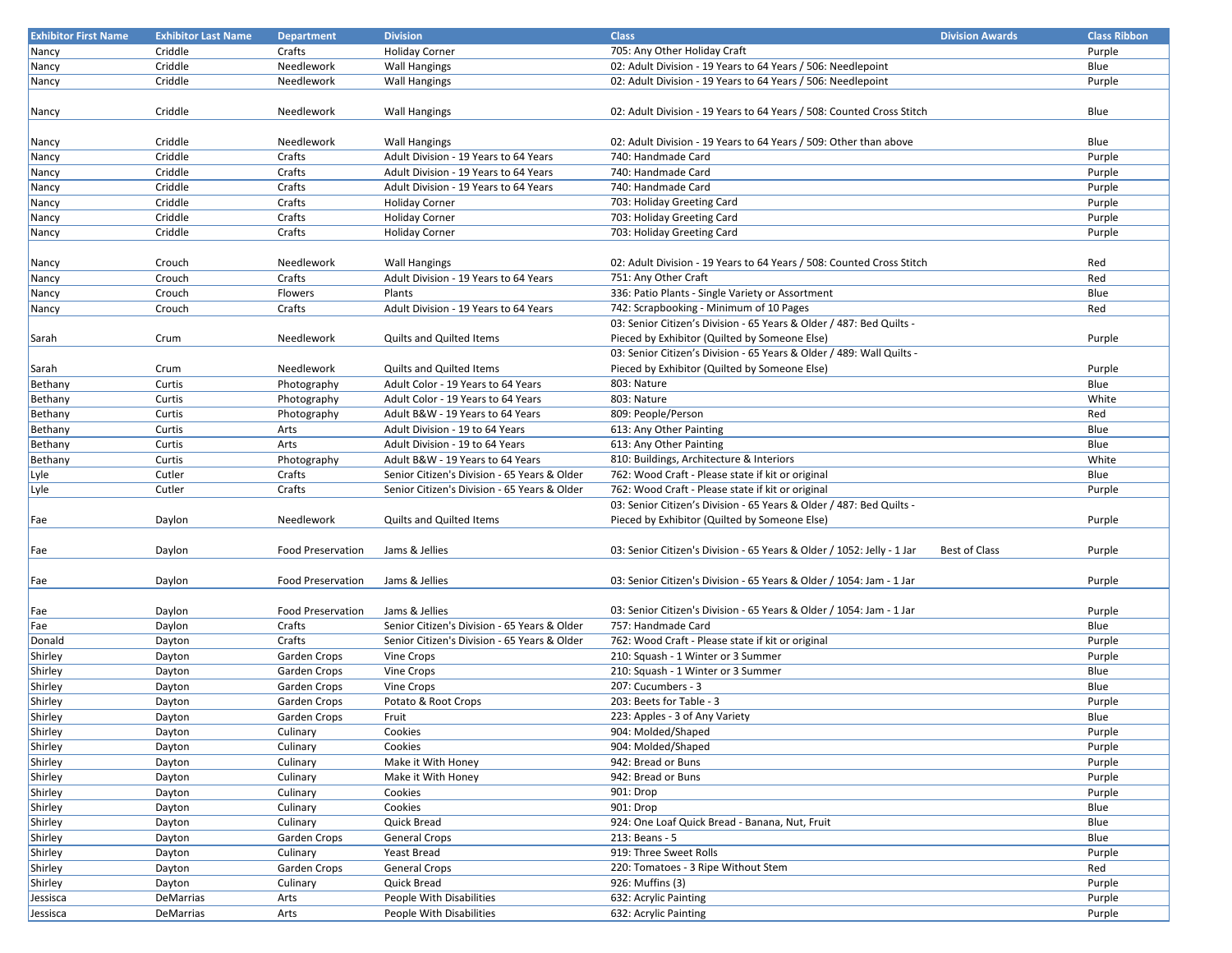| <b>Exhibitor First Name</b> | <b>Exhibitor Last Name</b> | <b>Department</b>        | <b>Division</b>                           | <b>Class</b>                                                            | <b>Division Awards</b>      | <b>Class Ribbon</b> |
|-----------------------------|----------------------------|--------------------------|-------------------------------------------|-------------------------------------------------------------------------|-----------------------------|---------------------|
| <b>Betty A</b>              | Dobberpuhl                 | Crafts                   | <b>Holiday Corner</b>                     | 705: Any Other Holiday Craft                                            |                             | Blue                |
|                             |                            |                          |                                           | 03: Senior Citizen's Division - 65 Years & Older / 488: Wall Quilts -   |                             |                     |
| Betty A                     | Dobberpuhl                 | Needlework               | Quilts and Quilted Items                  | Pieced and Quilted by Exhibitor                                         |                             | Blue                |
|                             |                            |                          |                                           | 03: Senior Citizen's Division - 65 Years & Older / 488: Wall Quilts -   |                             |                     |
| Betty A                     | Dobberpuhl                 | Needlework               | <b>Quilts and Quilted Items</b>           | Pieced and Quilted by Exhibitor                                         |                             | Red                 |
|                             |                            |                          |                                           | 03: Senior Citizen's Division - 65 Years & Older / 486: Bed Quilts -    |                             |                     |
|                             | Dobberpuhl                 | Needlework               | Quilts and Quilted Items                  | Pieced and Quilted by Exhibitor                                         |                             | Red                 |
| Betty A                     |                            |                          |                                           | 03: Senior Citizen's Division - 65 Years & Older / 491: Quilted Items - |                             |                     |
|                             |                            |                          |                                           | Table Runner, Placemats (2), or Tree Skirt                              |                             |                     |
| Betty A                     | Dobberpuhl                 | Needlework               | <b>Quilts and Quilted Items</b>           |                                                                         |                             | Blue                |
|                             |                            |                          |                                           | 03: Senior Citizen's Division - 65 Years & Older / 491: Quilted Items - |                             |                     |
| Betty A                     | Dobberpuhl                 | Needlework               | Quilts and Quilted Items                  | Table Runner, Placemats (2), or Tree Skirt                              |                             | Red                 |
|                             |                            |                          |                                           | 03: Senior Citizen's Division - 65 Years & Older / 444: Pot Holders &   |                             |                     |
| Betty A                     | Dobberpuhl                 | Needlework               | Home Accessories                          | Hot Mats - Any Method                                                   |                             | Blue                |
| Deb                         | Droog                      | Flowers                  | Perennials                                | 322: Phlox - Garden, One Color, 3 Stems                                 |                             | Purple              |
| Deb                         | Droog                      | Flowers                  | Perennials                                | 321: Coneflower - One Color, 3 Stems                                    |                             | Red                 |
| Deb                         | Droog                      | Flowers                  | Annuals                                   | 305: Cosmos - One Color, 3 Stems                                        |                             | Blue                |
| Deb                         | Droog                      | Flowers                  | Perennials                                | 320: Coreopsis - One Color, 3 Stems                                     |                             | Purple              |
| Deb                         | Droog                      | Flowers                  | Annuals                                   | 316: Any Other Annual - 3 Stems                                         |                             | Purple              |
|                             |                            |                          |                                           | 02: Adult Division - 19 Years to 64 Years / 477: Wall Quilts - Pieced   |                             |                     |
| Deb                         | Droog                      | Needlework               | <b>Quilts and Quilted Items</b>           | and Quilted by Exhibitor                                                |                             | Purple              |
|                             |                            |                          |                                           | 02: Adult Division - 19 Years to 64 Years / 477: Wall Quilts - Pieced   |                             |                     |
| Deb                         | Droog                      | Needlework               | Quilts and Quilted Items                  | and Quilted by Exhibitor                                                |                             | Purple              |
|                             |                            |                          |                                           | 02: Adult Division - 19 Years to 64 Years / 477: Wall Quilts - Pieced   |                             |                     |
| Deb                         | Droog                      | Needlework               | Quilts and Quilted Items                  | and Quilted by Exhibitor                                                |                             | Purple              |
|                             |                            |                          |                                           | 02: Adult Division - 19 Years to 64 Years / 480: Quilted Items - Table  |                             |                     |
| Deb                         | Droog                      | Needlework               | <b>Quilts and Quilted Items</b>           | Runner, Placemats (2), or Tree Skirt                                    |                             | Purple              |
|                             |                            |                          |                                           | 02: Adult Division - 19 Years to 64 Years / 481: Any quilted item other |                             |                     |
| Deb                         | Droog                      | Needlework               | <b>Quilts and Quilted Items</b>           | than above                                                              |                             | Purple              |
|                             |                            |                          |                                           | 02: Adult Division - 19 Years to 64 Years / 481: Any quilted item other |                             |                     |
|                             |                            | Needlework               | Quilts and Quilted Items                  | than above                                                              |                             | Purple              |
| Deb                         | Droog                      |                          |                                           |                                                                         |                             |                     |
|                             |                            |                          |                                           | 02: Adult Division - 19 Years to 64 Years / 481: Any quilted item other |                             |                     |
| Deb                         | Droog                      | Needlework               | Quilts and Quilted Items                  | than above                                                              |                             | Purple              |
|                             |                            |                          |                                           | 02: Adult Division - 19 Years & Older / 1014: Vegetable - Pressure      |                             |                     |
| Deb                         | Droog                      | <b>Food Preservation</b> | Canned Vegetables & Fruits                | Canned                                                                  |                             | Purple              |
| Deb                         | Droog                      | <b>Food Preservation</b> | Canned Vegetables & Fruits                | 02: Adult Division - 19 Years & Older / 1015: Peaches                   |                             | Purple              |
| Deb                         | Droog                      | Food Preservation        | Jams & Jellies                            | 02: Adult Division - 19 Years to 64 Years / 1047: Jelly - 1 Jar         |                             | Purple              |
| Deb                         | Droog                      | Flowers                  | Annuals                                   | 315: Zinnia - Small, One Color, 3 Stems                                 |                             | Purple              |
| Deb                         | Droog                      | Garden Crops             | <b>General Crops</b>                      | 213: Beans - 5                                                          |                             | Blue                |
|                             |                            |                          |                                           |                                                                         |                             |                     |
| Deb                         | Droog                      | Needlework               | <b>Wearing Apparel</b>                    | 02: Adult Division - 19 Years to 64 Years / 416: Children's Costume     |                             | Purple              |
| Deb                         | Droog                      | Flowers                  | Annuals                                   | 314: Zinnia - Large, One Color, 3 Stems                                 |                             | Blue                |
| Cathy                       | Durst                      | Photography              | Senior Citizen's Color - 65 Years & Older | 835: Nature                                                             |                             | Blue                |
| Cathy                       | Durst                      | Photography              | Senior Citizen's Color - 65 Years & Older | 837: Scenery, Landscape                                                 | Best of Class, Best of Show | Purple              |
|                             |                            |                          |                                           | 03: Senior Citizen's Division - 65 Years & Older / 448: Tablecloths -   |                             |                     |
| Linda                       | Dykema                     | Needlework               | <b>Home Accessories</b>                   | Any Method                                                              |                             | Blue                |
|                             |                            |                          |                                           | 03: Senior Citizen's Division - 65 Years & Older / 447: Doilies &       |                             |                     |
| Linda                       | Dykema                     | Needlework               | Home Accessories                          | Accessories - Any Method                                                |                             | Purple              |
|                             |                            |                          |                                           | 03: Senior Citizen's Division - 65 Years & Older / 488: Wall Quilts -   |                             |                     |
| Linda                       | Dykema                     | Needlework               | <b>Quilts and Quilted Items</b>           | Pieced and Quilted by Exhibitor                                         |                             | Blue                |
| Cody                        | Edwards                    | Crafts                   | Junior Division - 18 Years & Younger      | 734: Any Other Craft                                                    |                             | Purple              |
| Cody                        | Edwards                    | Crafts                   | Junior Division - 18 Years & Younger      | 728: Wood Craft (Please state if kit or original)                       |                             | Blue                |
| Laura                       | Edwards                    | Food Preservation        | Canned Vegetables & Fruits                | 02: Adult Division - 19 Years & Older / 1015: Peaches                   |                             | Blue                |
| Levi                        | Edwards                    | Crafts                   | Junior Division - 18 Years & Younger      | 734: Any Other Craft                                                    |                             | Purple              |
|                             | Eisenbeisz                 | Photography              | Junior Color - 18 Years & Under           | 816: Animal/Insect                                                      |                             | Red                 |
| Leah                        | Eisenbeisz                 | Photography              |                                           | 819: Nature                                                             |                             | White               |
| Leah                        |                            |                          | Junior Color - 18 Years & Under           | 924: One Loaf Quick Bread - Banana, Nut, Fruit                          |                             |                     |
| Matt                        | Ellefson                   | Culinary                 | Quick Bread                               |                                                                         |                             | Purple              |
| Matt                        | Ellefson                   | Culinary                 | Convenience Foods                         | 939: Other Mixes - Frozen, Bread Dough, Biscuit, etc.                   | Best of Class               | Purple              |
| Matt                        | Ellefson                   | Culinary                 | Cookies                                   | 901: Drop                                                               |                             | Blue                |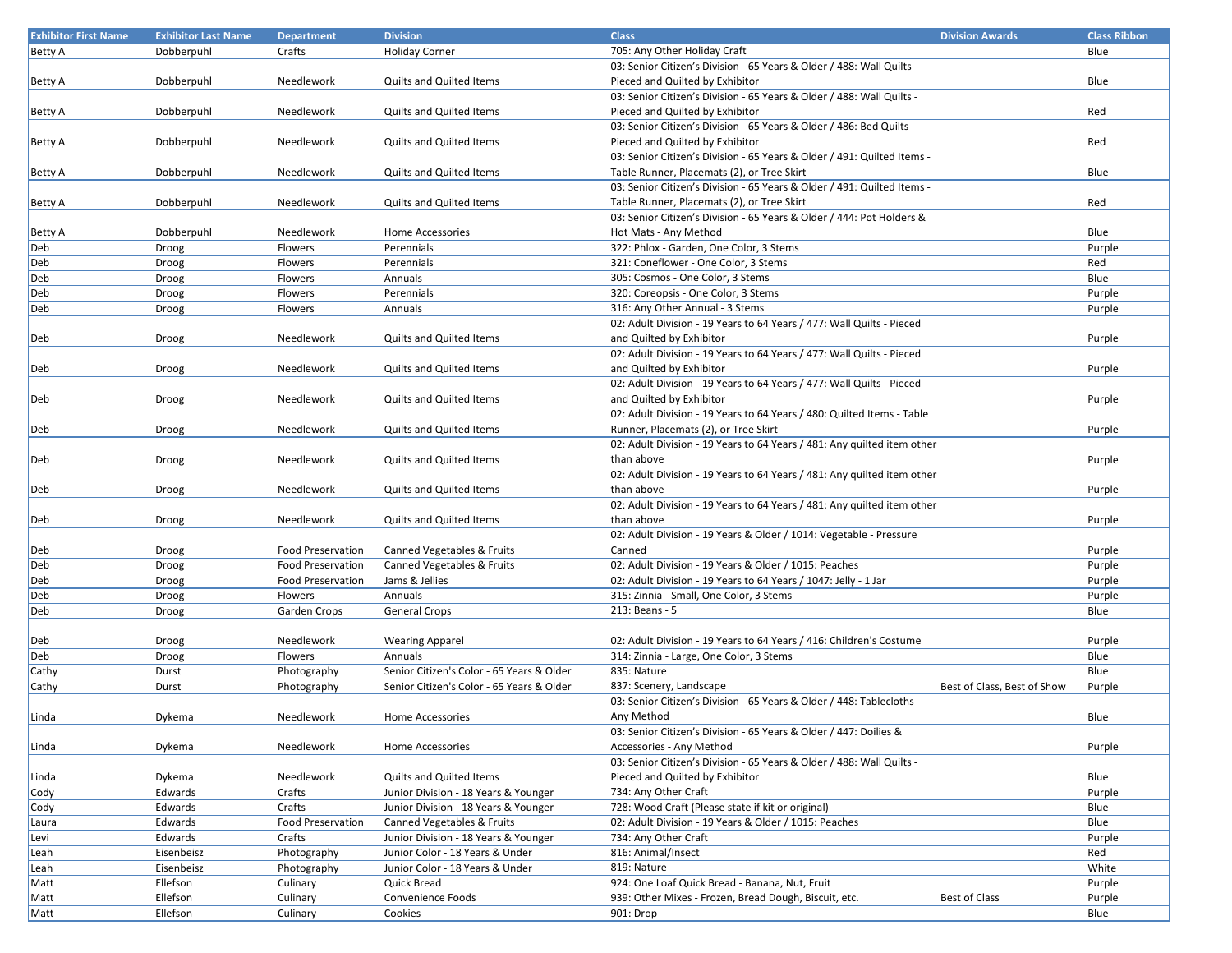| <b>Exhibitor First Name</b> | <b>Exhibitor Last Name</b> | <b>Department</b> | <b>Division</b>                              | <b>Class</b>                                                           | <b>Division Awards</b> | <b>Class Ribbon</b> |
|-----------------------------|----------------------------|-------------------|----------------------------------------------|------------------------------------------------------------------------|------------------------|---------------------|
| Matt                        | Ellefson                   | Culinary          | Make it With Honey                           | 941: Any Cookie or Bar                                                 |                        | Blue                |
|                             |                            |                   |                                              | 03: Senior Citizen's Division - 65 Years & Older / 421: Knitted        |                        |                     |
| Karen                       | Elliot                     | Needlework        | <b>Wearing Apparel</b>                       | <b>Wearing Apparel</b>                                                 |                        | Purple              |
| Linda                       | Ellis                      | Culinary          | Cookies                                      | 904: Molded/Shaped                                                     |                        | Purple              |
|                             |                            |                   |                                              | 743: Digital Scrapbooking (i.e. Used Snapfish, Shutterfly, etc. - min. |                        |                     |
| Courtney                    | Erickson                   | Crafts            | Adult Division - 19 Years to 64 Years        | 10 pages)                                                              |                        | Purple              |
| Courtney                    | Erickson                   | Crafts            | Adult Division - 19 Years to 64 Years        | 745: Wood Craft - State if Kit or Original                             |                        | Blue                |
| Courtney                    | Erickson                   | Crafts            | <b>Holiday Corner</b>                        | 705: Any Other Holiday Craft                                           |                        | Purple              |
| Courtney                    | Erickson                   | Crafts            | <b>Holiday Corner</b>                        | 705: Any Other Holiday Craft                                           |                        | Purple              |
|                             |                            | Crafts            |                                              | 705: Any Other Holiday Craft                                           |                        |                     |
| Courtney                    | Erickson                   |                   | <b>Holiday Corner</b>                        | 611: Acrylic Painting                                                  |                        | Purple              |
| Courtney                    | Erickson                   | Arts              | Adult Division - 19 to 64 Years              |                                                                        |                        | Blue                |
|                             |                            |                   |                                              |                                                                        |                        |                     |
| Courtney                    | Erickson                   | Needlework        | <b>Wall Hangings</b>                         | 02: Adult Division - 19 Years to 64 Years / 509: Other than above      |                        | Purple              |
| Courtney                    | Erickson                   | Crafts            | Adult Division - 19 Years to 64 Years        | 751: Any Other Craft                                                   |                        | Purple              |
| Courtney                    | Erickson                   | Crafts            | Adult Division - 19 Years to 64 Years        | 751: Any Other Craft                                                   |                        | Purple              |
| Rich                        | Eschenbaum                 | Arts              | Senior Citizen's Division - 65 Years & Older | 622: Acrylic Painting                                                  |                        | Purple              |
| Rich                        | Eschenbaum                 | Arts              | Senior Citizen's Division - 65 Years & Older | 622: Acrylic Painting                                                  |                        | Purple              |
| Rich                        | Eschenbaum                 | Arts              | Senior Citizen's Division - 65 Years & Older | 622: Acrylic Painting                                                  |                        | Purple              |
| Gwyn                        | Fischbach                  | Photography       | Adult B&W - 19 Years to 64 Years             | 815: Any Other B&W Photography                                         |                        | Blue                |
| Gwyn                        | Fischbach                  | Photography       | Adult Color - 19 Years to 64 Years           | 806: Action Pictures                                                   |                        | Purple              |
| Gwyn                        | Fischbach                  | Photography       | Adult Color - 19 Years to 64 Years           | 806: Action Pictures                                                   |                        | Purple              |
| Gwyn                        | Fischbach                  | Photography       | Adult B&W - 19 Years to 64 Years             | 814: Action Pictures                                                   |                        | Purple              |
| Gwyn                        | Fischbach                  | Photography       | Adult B&W - 19 Years to 64 Years             | 814: Action Pictures                                                   | <b>Best of Class</b>   | Purple              |
| Gwyn                        | Fischbach                  | Photography       | Adult Color - 19 Years to 64 Years           | 800: Animal/Insect                                                     |                        | Blue                |
| Gwyn                        | Fischbach                  | Photography       | <b>Digitally Enhanced</b>                    | 855: Adult B&W - Any Subject                                           |                        | Blue                |
| Gwyn                        | Fischbach                  | Photography       | <b>Digitally Enhanced</b>                    | 855: Adult B&W - Any Subject                                           |                        | Purple              |
| Gwyn                        | Fischbach                  | Photography       | Adult B&W - 19 Years to 64 Years             | 809: People/Person                                                     |                        | White               |
| Gwyn                        | Fischbach                  | Photography       | Adult B&W - 19 Years to 64 Years             | 809: People/Person                                                     |                        | Blue                |
| Gwyn                        | Fischbach                  | Photography       | Adult B&W - 19 Years to 64 Years             | 810: Buildings, Architecture & Interiors                               |                        | Blue                |
| Gwyn                        | Fischbach                  | Photography       | Adult B&W - 19 Years to 64 Years             | 812: Still Life                                                        |                        | Blue                |
| Gwyn                        | Fischbach                  | Photography       | Adult Color - 19 Years to 64 Years           | 801: People/Person                                                     |                        | Blue                |
| Dennis                      | Fischer                    | Crafts            | People with Disabilities                     | 783: Decorated Sweatshirt or T-shirt - Any Method                      |                        |                     |
|                             |                            | Crafts            | Adult Division - 19 Years to 64 Years        |                                                                        |                        | Purple              |
| Veronica                    | Fischer                    |                   |                                              | 742: Scrapbooking - Minimum of 10 Pages                                |                        | Purple              |
| Joyce                       | Fluke                      | Culinary          | Cookies                                      | 904: Molded/Shaped                                                     |                        | Purple              |
| Joyce                       | Fluke                      | Garden Crops      | General Crops                                | 221: Tomatoes - 5 Cherry                                               |                        | Purple              |
| Joyce                       | Fluke                      | Flowers           | Annuals                                      | 309: Petunias - Single, One Color, 3 Stems                             |                        | Blue                |
| Joyce                       | Fluke                      | Flowers           | Annuals                                      | 310: Petunias - Single Bicolor, 3 Stems                                |                        | Purple              |
| Leann                       | Fredrickson                | Flowers           | Annuals                                      | 310: Petunias - Single Bicolor, 3 Stems                                |                        | Red                 |
| Leann                       | Fredrickson                | Flowers           | Annuals                                      | 310: Petunias - Single Bicolor, 3 Stems                                |                        | Red                 |
| Leann                       | Fredrickson                | Flowers           | Annuals                                      | 309: Petunias - Single, One Color, 3 Stems                             |                        | Blue                |
|                             |                            |                   |                                              | 03: Senior Citizen's Division - 65 Years & Older / 424: Any Other      |                        |                     |
| Leann                       | Fredrickson                | Needlework        | <b>Wearing Apparel</b>                       | <b>Wearing Apparel</b>                                                 |                        | Red                 |
| Leann                       | Fredrickson                | Crafts            | <b>Recycled Creations</b>                    | 793: Purses & Bags                                                     |                        | Blue                |
| Leann                       | Fredrickson                | Flowers           | Plants                                       | 337: Herbs                                                             |                        | Purple              |
|                             |                            |                   |                                              | 03: Senior Citizen's Division - 65 Years & Older / 444: Pot Holders &  |                        |                     |
| Leann                       | Fredrickson                | Needlework        | Home Accessories                             | Hot Mats - Any Method                                                  |                        | Red                 |
|                             |                            |                   |                                              | 03: Senior Citizen's Division - 65 Years & Older / 444: Pot Holders &  |                        |                     |
| Leann                       | Fredrickson                | Needlework        | Home Accessories                             | Hot Mats - Any Method                                                  |                        | Blue                |
|                             |                            |                   |                                              | 03: Senior Citizen's Division - 65 Years & Older / 449: Any Other      |                        |                     |
| Leann                       | Fredrickson                | Needlework        | Home Accessories                             | Home Accessory                                                         |                        | Red                 |
| Leann                       | Fredrickson                | Flowers           | Annuals                                      | 316: Any Other Annual - 3 Stems                                        |                        | Purple              |
| Leann                       | Fredrickson                | Flowers           | Annuals                                      | 308: Marigolds - Dwarf Double, 3 Stems                                 |                        | Blue                |
| Leann                       | Fredrickson                | Flowers           | Annuals                                      | 308: Marigolds - Dwarf Double, 3 Stems                                 |                        | Blue                |
|                             |                            |                   |                                              | 03: Senior Citizen's Division - 65 Years & Older / 513: Other than     |                        |                     |
| Leann                       | Fredrickson                | Needlework        | <b>Wall Hangings</b>                         | above                                                                  |                        | Blue                |
|                             |                            |                   |                                              | 03: Senior Citizen's Division - 65 Years & Older / 487: Bed Quilts -   |                        |                     |
| Leann                       | Fredrickson                | Needlework        | Quilts and Quilted Items                     | Pieced by Exhibitor (Quilted by Someone Else)                          |                        | Blue                |
|                             |                            |                   | People With Disabilities                     |                                                                        |                        |                     |
| Leann                       | Fredrickson                | Arts              |                                              | 631: Oil Painting                                                      |                        | Blue                |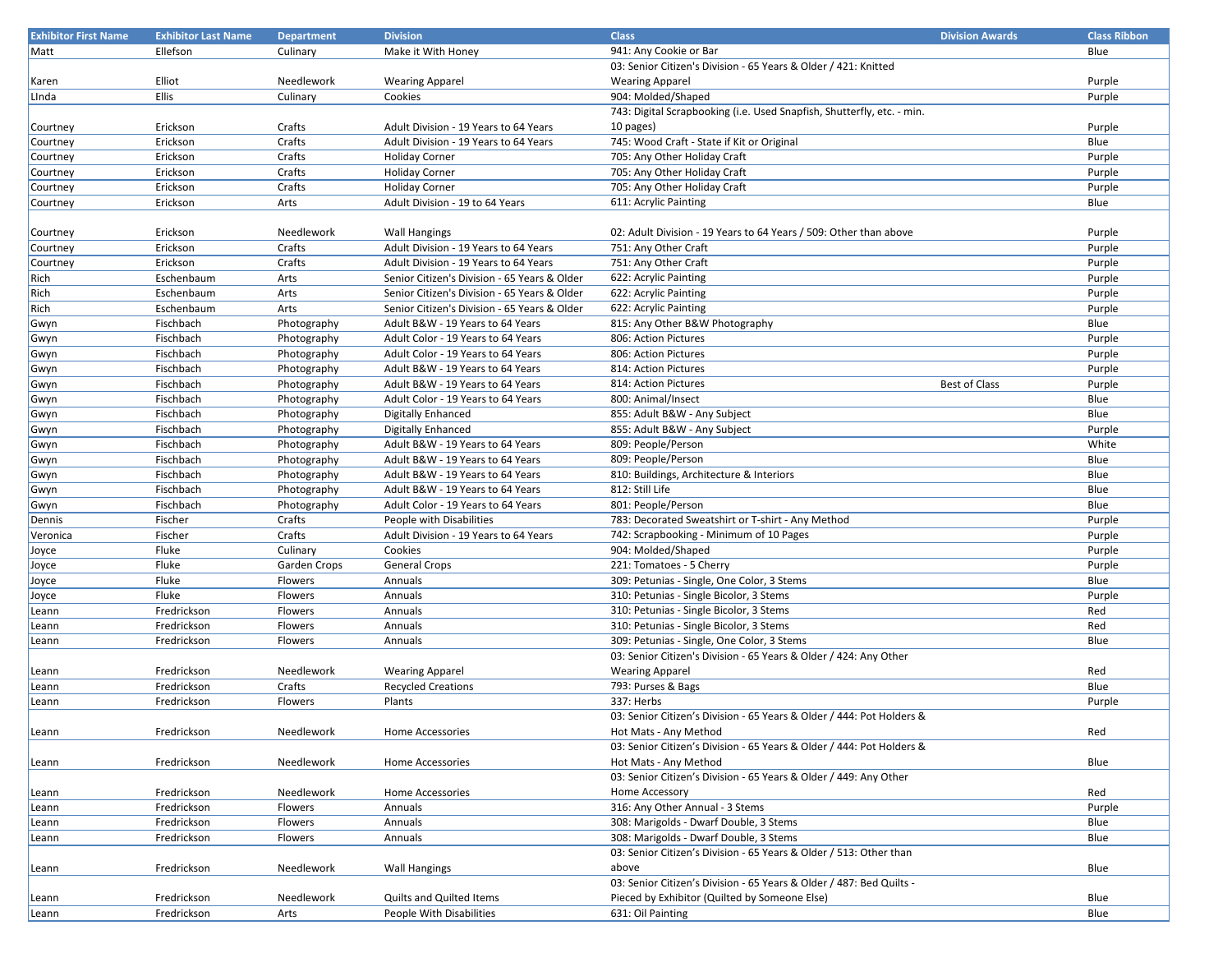| <b>Exhibitor First Name</b> | <b>Exhibitor Last Name</b> | <b>Department</b> | <b>Division</b>                              | <b>Class</b>                                                            | <b>Division Awards</b> | <b>Class Ribbon</b> |
|-----------------------------|----------------------------|-------------------|----------------------------------------------|-------------------------------------------------------------------------|------------------------|---------------------|
| Leann                       | Fredrickson                | Flowers           | Annuals                                      | 303: Celosia - Plumbed, 1 Stem                                          |                        | Blue                |
| Erin                        | French                     | Crafts            | People with Disabilities                     | 783: Decorated Sweatshirt or T-shirt - Any Method                       |                        | Purple              |
| Stacey                      | Frink                      | Crafts            | <b>Holiday Corner</b>                        | 703: Holiday Greeting Card                                              |                        | Blue                |
|                             |                            |                   |                                              | 02: Adult Division - 19 Years to 64 Years / 476: Bed Quilts - Pieced by |                        |                     |
| Stacey                      | Frink                      | Needlework        | Quilts and Quilted Items                     | Exhibitor (Quilted by Someone Else)                                     |                        | Red                 |
| Sue                         | Gates                      | Photography       | Senior Citizen's Color - 65 Years & Older    | 832: Animal/Insect                                                      |                        | Red                 |
| Sue                         | Gates                      | Photography       | Senior Citizen's Color - 65 Years & Older    | 832: Animal/Insect                                                      |                        | Red                 |
| Crystle                     | Gehring                    | Photography       | Adult Color - 19 Years to 64 Years           | 805: Scenery, Landscape                                                 |                        | Red                 |
| Crystle                     | Gehring                    | Photography       | Adult Color - 19 Years to 64 Years           | 807: Any Other Color Photography                                        |                        | White               |
| Crystle                     | Gehring                    | Photography       | Adult Color - 19 Years to 64 Years           | 807: Any Other Color Photography                                        |                        | Blue                |
| Crystle                     | Gehring                    | Photography       | Adult Color - 19 Years to 64 Years           | 800: Animal/Insect                                                      |                        | Blue                |
| Crystle                     | Gehring                    | Photography       | Adult Color - 19 Years to 64 Years           | 800: Animal/Insect                                                      |                        | Blue                |
| Crystle                     | Gehring                    | Photography       | Adult Color - 19 Years to 64 Years           | 801: People/Person                                                      |                        | White               |
| Crystle                     | Gehring                    | Photography       | Adult Color - 19 Years to 64 Years           | 801: People/Person                                                      |                        | Blue                |
|                             |                            |                   |                                              | 03: Senior Citizen's Division - 65 Years & Older / 486: Bed Quilts -    |                        |                     |
| Jean                        | Gerber                     | Needlework        | <b>Quilts and Quilted Items</b>              | Pieced and Quilted by Exhibitor                                         |                        | Purple              |
|                             |                            |                   |                                              | 03: Senior Citizen's Division - 65 Years & Older / 486: Bed Quilts -    |                        |                     |
| Jean                        | Gerber                     | Needlework        | <b>Quilts and Quilted Items</b>              | Pieced and Quilted by Exhibitor                                         |                        | Purple              |
|                             |                            |                   |                                              | 03: Senior Citizen's Division - 65 Years & Older / 487: Bed Quilts -    |                        |                     |
|                             | Gerber                     | Needlework        | <b>Quilts and Quilted Items</b>              | Pieced by Exhibitor (Quilted by Someone Else)                           |                        | Purple              |
| Jean                        |                            |                   |                                              | 03: Senior Citizen's Division - 65 Years & Older / 487: Bed Quilts -    |                        |                     |
|                             | Gerber                     | Needlework        | <b>Quilts and Quilted Items</b>              | Pieced by Exhibitor (Quilted by Someone Else)                           |                        | Purple              |
| Jean                        | Golz                       | Crafts            | Junior Division - 18 Years & Younger         | 728: Wood Craft (Please state if kit or original)                       |                        | Blue                |
| Genevieve                   | Golz                       | Crafts            |                                              | 733: Ceramics                                                           |                        | Blue                |
| Genevieve                   | Golz                       | Arts              | Junior Division - 18 Years & Younger         | 603: Any Other Painting                                                 |                        | Purple              |
| Genevieve                   |                            |                   | Junior Division - 18 Years & Younger         |                                                                         |                        |                     |
| Mitchell                    | Golz                       | Arts              | Junior Division - 18 Years & Younger         | 603: Any Other Painting                                                 |                        | Blue                |
| Mitchell                    | Golz                       | Crafts            | Junior Division - 18 Years & Younger         | 728: Wood Craft (Please state if kit or original)                       |                        | Blue                |
| Mitchell                    | Golz                       | Arts              | Junior Division - 18 Years & Younger         | 601: Acrylic Painting                                                   |                        | Blue                |
| Diane                       | Hall                       | Arts              | Senior Citizen's Division - 65 Years & Older | 622: Acrylic Painting                                                   |                        | Red                 |
| Diane                       | Hall                       | Arts              | Senior Citizen's Division - 65 Years & Older | 622: Acrylic Painting                                                   |                        | Blue                |
| Brenda                      | Hanson                     | Photography       | Primrose Senior Photography Challenge        | 860: Color (Any Subject)                                                |                        | Purple              |
| Brenda                      | Hanson                     | Photography       | Primrose Senior Photography Challenge        | 861: Black & White (Any Subject)                                        |                        | Red                 |
| Brenda                      | Hanson                     | Flowers           | Annuals                                      | 312: Snapdragons - One Color, 3 Stems                                   |                        | Blue                |
| Brenda                      | Hanson                     | Arts              | Adult Division - 19 to 64 Years              | 613: Any Other Painting                                                 |                        | Purple              |
| Brenda                      | Hanson                     | Photography       | Framed                                       | 848: Adult Color - Any Subject                                          |                        | Red                 |
| Brenda                      | Hanson                     | Photography       | Framed                                       | 848: Adult Color - Any Subject                                          |                        | Red                 |
| Brenda                      | Hanson                     | Flowers           | Annuals                                      | 309: Petunias - Single, One Color, 3 Stems                              |                        | Purple              |
| Dennis                      | Hanson                     | Photography       | Framed                                       | 852: Senior Citizen's Color - Any Subject                               |                        | White               |
| Phillip                     | Harms                      | Crafts            | People with Disabilities                     | 783: Decorated Sweatshirt or T-shirt - Any Method                       |                        | Blue                |
| Sarah                       | Hartje                     | Photography       | Adult B&W - 19 Years to 64 Years             | 809: People/Person                                                      |                        | White               |
| Vicki                       | Hartje                     | Arts              | Senior Citizen's Division - 65 Years & Older | 622: Acrylic Painting                                                   |                        | Purple              |
| Vicki                       | Hartje                     | Crafts            | <b>Holiday Corner</b>                        | 705: Any Other Holiday Craft                                            |                        | Purple              |
| Vicki                       | Hartje                     | Crafts            | Senior Citizen's Division - 65 Years & Older | 768: Any Other Craft                                                    |                        | Blue                |
| Vicki                       | Hartje                     | Crafts            | Senior Citizen's Division - 65 Years & Older | 768: Any Other Craft                                                    |                        | Blue                |
| Rhonda                      | Haselhorst                 | Crafts            | Adult Division - 19 Years to 64 Years        | 748: Counted Cross Stitch                                               |                        | Purple              |
| Rhonda                      | Haselhorst                 | Crafts            | Adult Division - 19 Years to 64 Years        | 748: Counted Cross Stitch                                               |                        | Blue                |
| Rhonda                      | Haselhorst                 | Crafts            | Adult Division - 19 Years to 64 Years        | 748: Counted Cross Stitch                                               |                        | Blue                |
| Rhonda                      | Haselhorst                 | Photography       | Adult B&W - 19 Years to 64 Years             | 808: Animal/Insect                                                      |                        | White               |
| Rhonda                      | Haselhorst                 | Photography       | Adult Color - 19 Years to 64 Years           | 805: Scenery, Landscape                                                 |                        | Red                 |
| Rhonda                      | Haselhorst                 | Photography       | Adult Color - 19 Years to 64 Years           | 800: Animal/Insect                                                      |                        | Blue                |
| Rhonda                      | Haselhorst                 | Photography       | Adult Color - 19 Years to 64 Years           | 800: Animal/Insect                                                      |                        | White               |
|                             |                            |                   |                                              |                                                                         |                        |                     |
| Irene                       | Hauck                      | Needlework        | <b>Wall Hangings</b>                         | 02: Adult Division - 19 Years to 64 Years / 508: Counted Cross Stitch   |                        | Purple              |
|                             |                            |                   |                                              |                                                                         |                        |                     |
| Irene                       | Hauck                      | Needlework        | <b>Wall Hangings</b>                         | 02: Adult Division - 19 Years to 64 Years / 508: Counted Cross Stitch   |                        | Purple              |
| Denis                       | Heidenreich                | Arts              | Senior Citizen's Division - 65 Years & Older | 622: Acrylic Painting                                                   |                        | Blue                |
| Denis                       | Heidenreich                | Arts              | People With Disabilities                     | 632: Acrylic Painting                                                   |                        | Purple              |
| Carol                       | Hein                       | Crafts            | <b>Holiday Corner</b>                        | 703: Holiday Greeting Card                                              |                        | Purple              |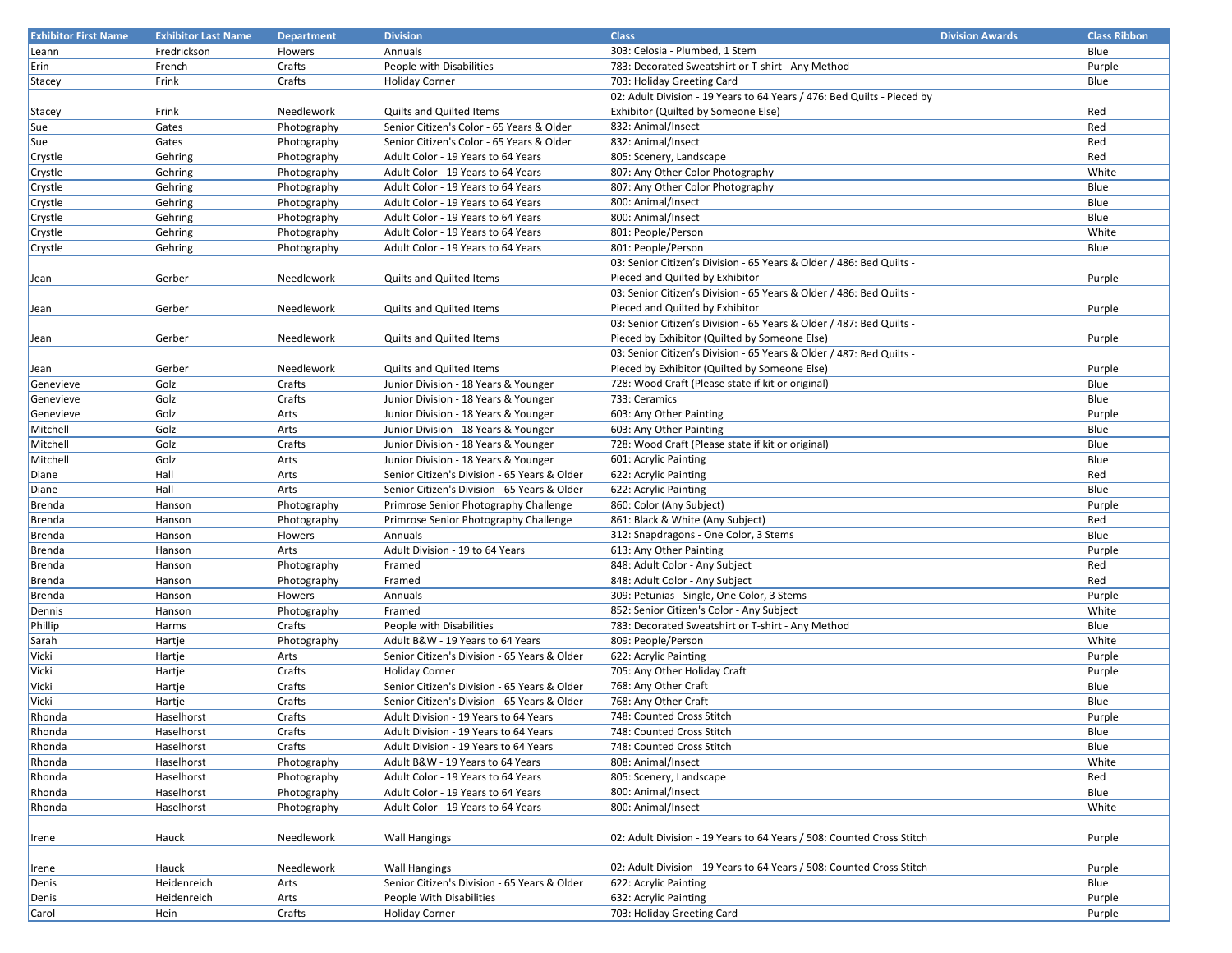| <b>Exhibitor First Name</b> | <b>Exhibitor Last Name</b> | <b>Department</b>        | <b>Division</b>                              | <b>Class</b>                                                                                      | <b>Division Awards</b> | <b>Class Ribbon</b> |
|-----------------------------|----------------------------|--------------------------|----------------------------------------------|---------------------------------------------------------------------------------------------------|------------------------|---------------------|
| Carol                       | Hein                       | Crafts                   | <b>Holiday Corner</b>                        | 703: Holiday Greeting Card                                                                        |                        | Purple              |
| Carol                       | Hein                       | Crafts                   | <b>Holiday Corner</b>                        | 703: Holiday Greeting Card                                                                        |                        | Purple              |
| Carol                       | Hein                       | Flowers                  | Annuals                                      | 309: Petunias - Single, One Color, 3 Stems                                                        |                        | Purple              |
| Carol                       | Hein                       | Flowers                  | Annuals                                      | 309: Petunias - Single, One Color, 3 Stems                                                        |                        | Purple              |
| Carol                       | Hein                       | Crafts                   | Senior Citizen's Division - 65 Years & Older | 759: Scrapbooking - Traditional - Minimum 10 Pages                                                |                        | Blue                |
| Carol                       | Hein                       | Crafts                   | Senior Citizen's Division - 65 Years & Older | 759: Scrapbooking - Traditional -Minimum 10 Pages                                                 |                        | Purple              |
| Carol                       | Hein                       | Crafts                   | Senior Citizen's Division - 65 Years & Older | 759: Scrapbooking - Traditional - Minimum 10 Pages                                                |                        | Purple              |
| Carol                       | Hein                       | Crafts                   | <b>Holiday Corner</b>                        | 705: Any Other Holiday Craft                                                                      |                        | Blue                |
| Carol                       | Hein                       | Culinary                 | Convenience Foods                            | 938: Cake Mixes                                                                                   |                        | Blue                |
| Carol                       | Hein                       | Culinary                 | Convenience Foods                            | 938: Cake Mixes                                                                                   |                        | Red                 |
| Carol                       | Hein                       | Crafts                   | Senior Citizen's Division - 65 Years & Older | 757: Handmade Card                                                                                |                        | Purple              |
| Carol                       | Hein                       | Crafts                   | Senior Citizen's Division - 65 Years & Older | 757: Handmade Card                                                                                |                        | Purple              |
| Carol                       | Hein                       | Crafts                   | Senior Citizen's Division - 65 Years & Older | 768: Any Other Craft                                                                              |                        | Blue                |
| Daniel                      | Higgis                     | Crafts                   | People with Disabilities                     | 785: Any Other Craft                                                                              |                        | Purple              |
| Daniel                      | Higgis                     | Crafts                   | People with Disabilities                     | 785: Any Other Craft                                                                              | <b>Best of Class</b>   | Purple              |
| Dawn                        | Holsing                    | Arts                     | Adult Division - 19 to 64 Years              | 610: Oil Painting                                                                                 |                        | Purple              |
| Dawn                        | Holsing                    | Crafts                   | Adult Division - 19 Years to 64 Years        | 751: Any Other Craft                                                                              |                        | Purple              |
| Dawn                        | Holsing                    | Photography              | Adult Color - 19 Years to 64 Years           | 805: Scenery, Landscape                                                                           |                        | Blue                |
| Dawn                        | Holsing                    | Photography              | Adult Color - 19 Years to 64 Years           | 805: Scenery, Landscape                                                                           |                        | Blue                |
| Dawn                        | Holsing                    | Arts                     | Adult Division - 19 to 64 Years              | 611: Acrylic Painting                                                                             |                        | Purple              |
| Dawn                        | Holsing                    | Photography              | Adult Color - 19 Years to 64 Years           | 804: Still Life                                                                                   |                        | Purple              |
| Dawn                        | Holsing                    | Photography              | Adult Color - 19 Years to 64 Years           | 804: Still Life                                                                                   |                        | Blue                |
| Dawn                        | Holsing                    | Photography              | Adult Color - 19 Years to 64 Years           | 801: People/Person                                                                                |                        | White               |
|                             |                            |                          |                                              |                                                                                                   |                        |                     |
| Kim                         | Hoose                      | Needlework               | <b>Wall Hangings</b>                         | 02: Adult Division - 19 Years to 64 Years / 508: Counted Cross Stitch Best of Class, Best of Show |                        | Purple              |
| Kim                         | Hoose                      | Photography              | Adult Color - 19 Years to 64 Years           | 805: Scenery, Landscape                                                                           |                        | Blue                |
| Kim                         | Hoose                      | Photography              | Adult Color - 19 Years to 64 Years           | 805: Scenery, Landscape                                                                           |                        | Purple              |
| Mike                        | Hoose                      | Photography              | Adult Color - 19 Years to 64 Years           | 802: Buildings, Architecture & Interiors                                                          |                        | Purple              |
| Mike                        | Hoose                      | Photography              | Adult Color - 19 Years to 64 Years           | 800: Animal/Insect                                                                                |                        | Blue                |
| Mike                        | Hoose                      | Photography              | Adult Color - 19 Years to 64 Years           | 803: Nature                                                                                       |                        | Blue                |
| Connie                      | Howard                     | Culinary                 | Pastry                                       | 928: Fruit Pies (2 Crusts)                                                                        | Best of Show           | Purple              |
| Connie                      | Howard                     | Culinary                 | Convenience Foods                            | 939: Other Mixes - Frozen, Bread Dough, Biscuit, etc.                                             |                        | Blue                |
| Connie                      | Howard                     | Culinary                 | Convenience Foods                            | 939: Other Mixes - Frozen, Bread Dough, Biscuit, etc.                                             |                        | Blue                |
| Connie                      | Howard                     | Culinary                 | <b>Quick Bread</b>                           | 924: One Loaf Quick Bread - Banana, Nut, Fruit                                                    |                        | Purple              |
| Connie                      | Howard                     | Culinary                 | Cookies                                      | 903: Bar                                                                                          |                        | Blue                |
| Connie                      | Howard                     | Culinary                 | Cookies                                      | 903: Bar                                                                                          |                        | Blue                |
| Connie                      | Howard                     | Culinary                 | Cookies                                      | 903: Bar                                                                                          |                        | Purple              |
| Connie                      | Howard                     | <b>Food Preservation</b> | <b>Place Settings</b>                        | 1067: "An Explosion of Fun" - i.e. Fireworks, New Years, etc.                                     |                        | Purple              |
| Connie                      | Howard                     | Garden Crops             | <b>General Crops</b>                         | 221: Tomatoes - 5 Cherry                                                                          |                        | Purple              |
| Connie                      | Howard                     | Culinary                 | Cookies                                      | 904: Molded/Shaped                                                                                |                        | Purple              |
| Linda                       | Huettl                     | Crafts                   | Senior Citizen's Division - 65 Years & Older | 762: Wood Craft - Please state if kit or original                                                 |                        | Purple              |
| Linda                       | Huettl                     | Crafts                   | Senior Citizen's Division - 65 Years & Older | 762: Wood Craft - Please state if kit or original                                                 |                        | Purple              |
| Linda                       | Huettl                     | Culinary                 | <b>Bars and Brownies Contest</b>             | 1119: Any Bars                                                                                    |                        | Red                 |
| Linda                       | Huettl                     | Culinary                 | Cookies                                      | 901: Drop                                                                                         |                        | Blue                |
| Linda                       | Huettl                     | Crafts                   | Senior Citizen's Division - 65 Years & Older | 768: Any Other Craft                                                                              |                        | Purple              |
| Ruth                        | Hulscher                   | Crafts                   | <b>Recycled Creations</b>                    | 796: Any Other Recycled Creation                                                                  |                        | Purple              |
| Ruth                        | Hulscher                   | Crafts                   | <b>Recycled Creations</b>                    | 796: Any Other Recycled Creation                                                                  |                        | Blue                |
| Ruth                        | Hulscher                   | Crafts                   | <b>Recycled Creations</b>                    | 796: Any Other Recycled Creation                                                                  |                        | Purple              |
| Corrine                     | Hunstad                    | Arts                     | Adult Division - 19 to 64 Years              | 620: China Painting                                                                               |                        | Blue                |
| Corrine                     | Hunstad                    | Arts                     | Adult Division - 19 to 64 Years              | 620: China Painting                                                                               |                        | Purple              |
| Corrine                     | Hunstad                    | Arts                     | Adult Division - 19 to 64 Years              | 620: China Painting                                                                               |                        | Blue                |
| Deb                         | Hurst                      | Arts                     | Senior Citizen's Division - 65 Years & Older | 622: Acrylic Painting                                                                             |                        | Blue                |
| Deb                         | Hurst                      | Crafts                   | Senior Citizen's Division - 65 Years & Older | 768: Any Other Craft                                                                              |                        | Blue                |
| Nancy                       | Irvin                      | Crafts                   | Senior Citizen's Division - 65 Years & Older | 768: Any Other Craft                                                                              |                        | Blue                |
| Nancy                       | Irvin                      | Crafts                   | Senior Citizen's Division - 65 Years & Older | 768: Any Other Craft                                                                              |                        | Blue                |
| Stephanie                   | Jahn                       | Culinary                 | Candy                                        | 936: Any Other Candy                                                                              |                        | Purple              |
| Stephanie                   | Jahn                       | Culinary                 | Cookies                                      | 901: Drop                                                                                         | <b>Best of Class</b>   | Purple              |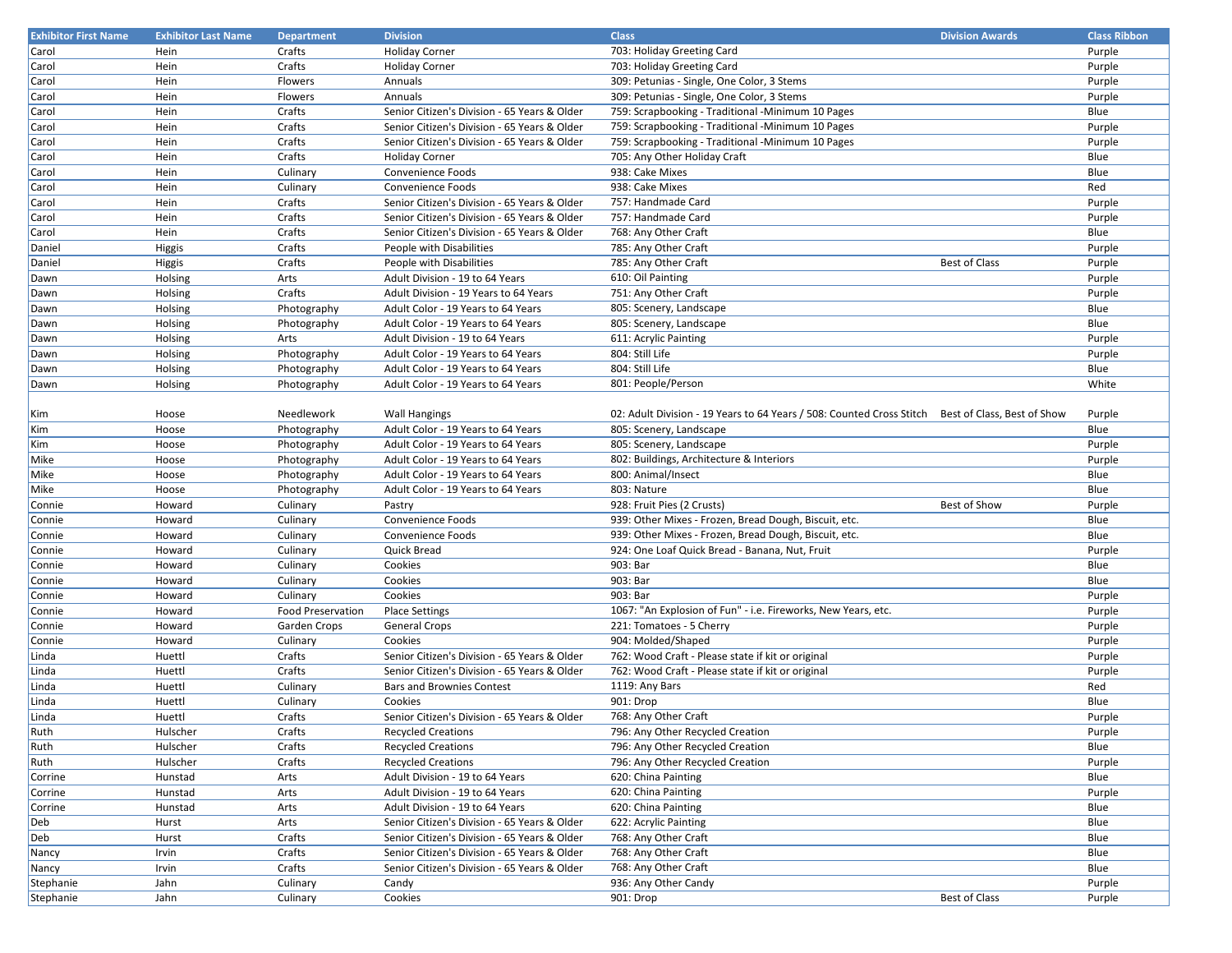| <b>Exhibitor First Name</b> | <b>Exhibitor Last Name</b> | <b>Department</b>        | <b>Division</b>                              | <b>Class</b>                                                            | <b>Division Awards</b> | <b>Class Ribbon</b> |
|-----------------------------|----------------------------|--------------------------|----------------------------------------------|-------------------------------------------------------------------------|------------------------|---------------------|
|                             |                            |                          |                                              | 230: Variety of produce (minimum of 3 varieties) - An Explosion of      |                        |                     |
| Pat                         | James                      | Garden Crops             | Market Basket - Variety Produce              | Fun! Should be "overflowing"!                                           |                        | Blue                |
| Pat                         | James                      | Culinary                 | Cookies                                      | 903: Bar                                                                |                        | Blue                |
| Pat                         | James                      | Flowers                  | Annuals                                      | 308: Marigolds - Dwarf Double, 3 Stems                                  |                        | Red                 |
| Pat                         | James                      | Culinary                 | Make it With Honey                           | 943: Any Other Make it With Honey                                       |                        | Blue                |
| Pat                         | James                      | Flowers                  | Annuals                                      | 316: Any Other Annual - 3 Stems                                         |                        | Red                 |
| Pat                         | James                      | Culinary                 | Candy                                        | 935: Molded                                                             |                        | Purple              |
|                             |                            |                          |                                              | 02: Adult Division - 19 Years to 64 Years / 413: Crocheted Wearing      |                        |                     |
| Elizabeth                   | Jaragoske                  | Needlework               |                                              | Apparel                                                                 | <b>Best of Class</b>   | Purple              |
|                             |                            |                          | <b>Wearing Apparel</b>                       | 02: Adult Division - 19 Years to 64 Years / 476: Bed Quilts - Pieced by |                        |                     |
|                             |                            |                          |                                              |                                                                         |                        |                     |
| <b>Rhonda</b>               | Jarman                     | Needlework               | <b>Quilts and Quilted Items</b>              | Exhibitor (Quilted by Someone Else)                                     |                        | Purple              |
|                             |                            |                          |                                              | 02: Adult Division - 19 Years to 64 Years / 476: Bed Quilts - Pieced by |                        |                     |
| Rhonda                      | Jarman                     | Needlework               | Quilts and Quilted Items                     | Exhibitor (Quilted by Someone Else)                                     |                        | Purple              |
|                             |                            |                          |                                              |                                                                         |                        |                     |
| Joan                        | Johnson                    | <b>Food Preservation</b> | Jams & Jellies                               | 03: Senior Citizen's Division - 65 Years & Older / 1052: Jelly - 1 Jar  |                        | Blue                |
|                             |                            |                          |                                              |                                                                         |                        |                     |
| Joan                        | Johnson                    | <b>Food Preservation</b> | Jams & Jellies                               | 03: Senior Citizen's Division - 65 Years & Older / 1054: Jam - 1 Jar    |                        | Blue                |
|                             |                            |                          |                                              | 03: Senior Citizen's Division - 65 Years & Older / 487: Bed Quilts -    |                        |                     |
| Joan                        | Johnson                    | Needlework               | Quilts and Quilted Items                     | Pieced by Exhibitor (Quilted by Someone Else)                           |                        | Blue                |
|                             |                            |                          |                                              | 03: Senior Citizen's Division - 65 Years & Older / 487: Bed Quilts -    |                        |                     |
| Joan                        | Johnson                    | Needlework               | Quilts and Quilted Items                     | Pieced by Exhibitor (Quilted by Someone Else)                           |                        | Purple              |
|                             |                            |                          |                                              | 03: Senior Citizen's Division - 65 Years & Older / 487: Bed Quilts -    |                        |                     |
| Joan                        | Johnson                    | Needlework               | Quilts and Quilted Items                     | Pieced by Exhibitor (Quilted by Someone Else)                           |                        | Blue                |
|                             |                            |                          |                                              | 03: Senior Citizen's Division - 65 Years & Older / 487: Bed Quilts -    |                        |                     |
| Joan                        | Johnson                    | Needlework               | <b>Quilts and Quilted Items</b>              | Pieced by Exhibitor (Quilted by Someone Else)                           |                        | Blue                |
|                             |                            |                          |                                              | 03: Senior Citizen's Division - 65 Years & Older / 492: Any quilted     |                        |                     |
| Joan                        | Johnson                    | Needlework               | Quilts and Quilted Items                     | item other than above                                                   |                        | Blue                |
|                             |                            |                          |                                              | 03: Senior Citizen's Division - 65 Years & Older / 487: Bed Quilts -    |                        |                     |
| Joan                        | Johnson                    | Needlework               | <b>Quilts and Quilted Items</b>              | Pieced by Exhibitor (Quilted by Someone Else)                           |                        | Purple              |
|                             |                            |                          |                                              | 03: Senior Citizen's Division - 65 Years & Older / 492: Any quilted     |                        |                     |
|                             |                            | Needlework               |                                              |                                                                         |                        |                     |
| Joan                        | Johnson                    |                          | Quilts and Quilted Items                     | item other than above                                                   |                        | Blue                |
| Carol                       | Jones                      | Arts                     | Adult Division - 19 to 64 Years              | 613: Any Other Painting                                                 |                        | Purple              |
| Cynthia                     | Jones                      | Arts                     | Senior Citizen's Division - 65 Years & Older | 621: Oil Painting                                                       |                        | Purple              |
| Cynthia                     | Jones                      | Arts                     | Senior Citizen's Division - 65 Years & Older | 621: Oil Painting                                                       | <b>Best of Class</b>   | Purple              |
| Cynthia                     | Jones                      | Arts                     | Senior Citizen's Division - 65 Years & Older | 621: Oil Painting                                                       |                        | Purple              |
| Syndee                      | Jundt                      | Crafts                   | Adult Division - 19 Years to 64 Years        | 739: Jewelry                                                            |                        | Purple              |
| Syndee                      | Jundt                      | Crafts                   | People with Disabilities                     | 773: Jewelry                                                            |                        | Purple              |
| Syndee                      | Jundt                      | Arts                     | People With Disabilities                     | 632: Acrylic Painting                                                   |                        | Blue                |
| Mary                        | Keahey                     | Culinary                 | Convenience Foods                            | 938: Cake Mixes                                                         |                        | Purple              |
| Raymond                     | Kensler                    | Crafts                   | People with Disabilities                     | 778: Paper Mache and/or Decoupage                                       |                        | Red                 |
| Raymond                     | Kensler                    | Crafts                   | People with Disabilities                     | 785: Any Other Craft                                                    |                        | Blue                |
| Raymond                     | Kensler                    | Crafts                   | People with Disabilities                     | 785: Any Other Craft                                                    |                        | Blue                |
| Tiffany                     | King                       | Crafts                   | <b>Recycled Creations</b>                    | 796: Any Other Recycled Creation                                        |                        | Blue                |
| Ashley                      | Kitzman                    | Arts                     | Adult Division - 19 to 64 Years              | 611: Acrylic Painting                                                   |                        | Blue                |
| Ashley                      | Kitzman                    | Arts                     | Adult Division - 19 to 64 Years              | 611: Acrylic Painting                                                   |                        | Purple              |
| Keyanna                     | Knife                      | Photography              | Junior Color - 18 Years & Under              | 821: Scenery, Landscape                                                 |                        | Red                 |
| Keyanna                     | Knife                      | Photography              | Junior B&W - 18 Years & Younger              | 829: Scenery, Landscape                                                 |                        | Red                 |
| Keyanna                     | Knife                      | Photography              | Junior B&W - 18 Years & Younger              | 829: Scenery, Landscape                                                 |                        | White               |
| Aileen                      | Kolb                       | <b>Food Preservation</b> | <b>Place Settings</b>                        | 1069: Backyard BBQ                                                      | Best of Class          | Purple              |
| Aileen                      | Kolb                       | <b>Food Preservation</b> | <b>Place Settings</b>                        | 1067: "An Explosion of Fun" - i.e. Fireworks, New Years, etc.           |                        | Purple              |
| Aileen                      | Kolb                       | <b>Food Preservation</b> | <b>Place Settings</b>                        | 1070: Halloween                                                         |                        | Blue                |
| AJ                          | Kolb                       | Photography              | Junior Color - 18 Years & Under              | 816: Animal/Insect                                                      |                        | Blue                |
| AJ                          | Kolb                       | Photography              | Junior Color - 18 Years & Under              | 816: Animal/Insect                                                      |                        | White               |
|                             |                            |                          |                                              |                                                                         |                        |                     |
| AJ                          | Kolb                       | Photography              | Junior Color - 18 Years & Under              | 821: Scenery, Landscape                                                 |                        | Red                 |
| Gwenda                      | Kolb                       | Arts                     | Senior Citizen's Division - 65 Years & Older | 622: Acrylic Painting                                                   |                        | Purple              |
| Gwenda                      | Kolb                       | Crafts                   | Senior Citizen's Division - 65 Years & Older | 768: Any Other Craft                                                    |                        | Blue                |
|                             |                            |                          |                                              | 743: Digital Scrapbooking (i.e. Used Snapfish, Shutterfly, etc. - min.  |                        |                     |
| Alison                      | Kramer                     | Crafts                   | Adult Division - 19 Years to 64 Years        | 10 pages)                                                               | Best of Class          | Purple              |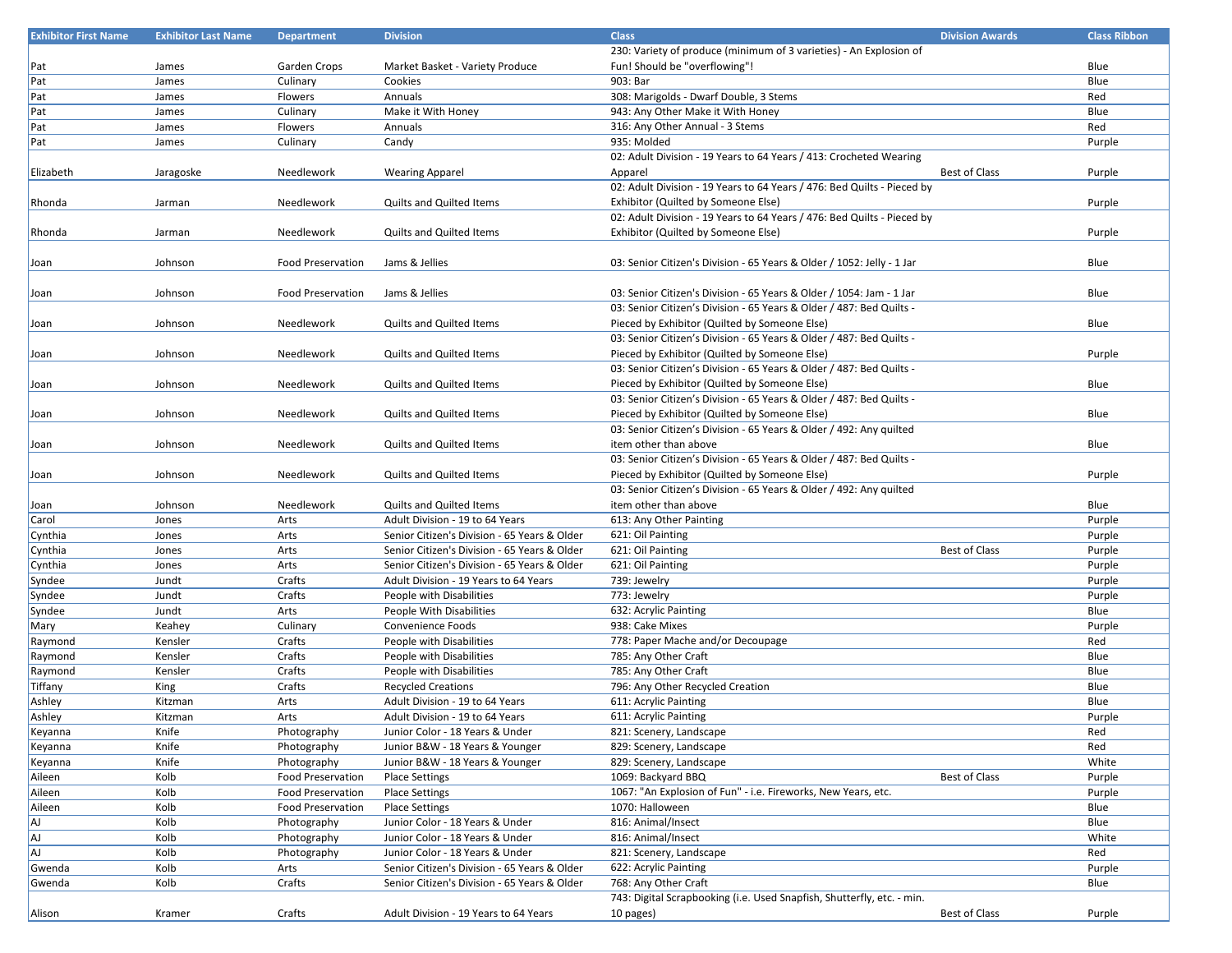| <b>Exhibitor First Name</b> | <b>Exhibitor Last Name</b> | <b>Department</b>        | <b>Division</b>                                         | <b>Class</b>                                                            | <b>Division Awards</b>      | <b>Class Ribbon</b> |
|-----------------------------|----------------------------|--------------------------|---------------------------------------------------------|-------------------------------------------------------------------------|-----------------------------|---------------------|
| Alison                      | Kramer                     | Photography              | Adult Color - 19 Years to 64 Years                      | 805: Scenery, Landscape                                                 |                             | Purple              |
| Alison                      | Kramer                     | Photography              | Adult Color - 19 Years to 64 Years                      | 805: Scenery, Landscape                                                 |                             | Blue                |
| Alison                      | Kramer                     | Photography              | Adult Color - 19 Years to 64 Years                      | 803: Nature                                                             |                             | Red                 |
| Alison                      | Kramer                     | Photography              | Adult B&W - 19 Years to 64 Years                        | 810: Buildings, Architecture & Interiors                                |                             | Blue                |
| Alison                      | Kramer                     | Photography              | Adult Color - 19 Years to 64 Years                      | 800: Animal/Insect                                                      |                             | Purple              |
| Alison                      | Kramer                     | Photography              | Adult Color - 19 Years to 64 Years                      | 802: Buildings, Architecture & Interiors                                |                             | Purple              |
| Alison                      | Kramer                     | Crafts                   | Adult Division - 19 Years to 64 Years                   | 750: Ceramics                                                           |                             | Purple              |
| Alison                      | Kramer                     | Crafts                   | Adult Division - 19 Years to 64 Years                   | 750: Ceramics                                                           | <b>Best of Class</b>        | Purple              |
|                             |                            |                          |                                                         | 03: Senior Citizen's Division - 65 Years & Older / 487: Bed Quilts -    |                             |                     |
| Florence                    | Kraus                      | Needlework               | <b>Quilts and Quilted Items</b>                         | Pieced by Exhibitor (Quilted by Someone Else)                           |                             | Purple              |
|                             |                            |                          |                                                         | 03: Senior Citizen's Division - 65 Years & Older / 492: Any quilted     |                             |                     |
| Florence                    | Kraus                      | Needlework               | <b>Quilts and Quilted Items</b>                         | item other than above                                                   |                             | Purple              |
| Ken                         | Kraus                      | Arts                     | Senior Citizen's Division - 65 Years & Older            | 625: Pencil Drawing                                                     |                             | Purple              |
| Courtney                    | Kroemer                    | Crafts                   | People with Disabilities                                | 783: Decorated Sweatshirt or T-shirt - Any Method                       |                             | Blue                |
| Ben                         | Krueger                    | Photography              | Adult Color - 19 Years to 64 Years                      | 800: Animal/Insect                                                      | Best of Class, Best of Show | Purple              |
| Ben                         | Krueger                    | Photography              | Adult Color - 19 Years to 64 Years                      | 800: Animal/Insect                                                      |                             | Purple              |
|                             |                            |                          |                                                         |                                                                         | <b>Best of Class</b>        |                     |
| Ben                         | Krueger                    | Photography              | Framed                                                  | 848: Adult Color - Any Subject                                          |                             | Purple              |
|                             |                            | Needlework               |                                                         | 02: Adult Division - 19 Years to 64 Years / 508: Counted Cross Stitch   |                             |                     |
| Traci                       | Kruse<br>Kushman           |                          | <b>Wall Hangings</b><br>Adult Division - 19 to 64 Years | 620: China Painting                                                     |                             | Purple              |
| Sally                       |                            | Arts                     | Adult Division - 19 to 64 Years                         | 620: China Painting                                                     |                             | Purple              |
| Sally                       | Kushman                    | Arts                     |                                                         |                                                                         |                             | Blue                |
| Sally                       | Kushman                    | Arts                     | Senior Citizen's Division - 65 Years & Older            | 624: Any Other Painting                                                 |                             | Red                 |
| Hannah                      | LaJoie                     | Crafts                   | Junior Division - 18 Years & Younger                    | 722: Jewelry                                                            |                             | Purple              |
| Casey                       | Lamont                     | Crafts                   | People with Disabilities                                | 783: Decorated Sweatshirt or T-shirt - Any Method                       |                             | Blue                |
| Jean                        | Larson                     | Crafts                   | Senior Citizen's Division - 65 Years & Older            | 768: Any Other Craft                                                    |                             | Blue                |
| Jean                        | Larson                     | <b>Food Preservation</b> | <b>Place Settings</b>                                   | 1067: "An Explosion of Fun" - i.e. Fireworks, New Years, etc.           | <b>Best of Class</b>        | Purple              |
| Jean                        | Larson                     | <b>Food Preservation</b> | <b>Place Settings</b>                                   | 1070: Halloween                                                         |                             | Purple              |
| Jean                        | Larson                     | Garden Crops             | Vine Crops                                              | 207: Cucumbers - 3                                                      |                             | Blue                |
| Jean                        | Larson                     | Arts                     | Senior Citizen's Division - 65 Years & Older            | 623: Watercolor Painting                                                |                             | Blue                |
| Jean                        | Larson                     | Garden Crops             | Potato & Root Crops                                     | 205: Onions, Dry - 3                                                    |                             | Blue                |
|                             |                            |                          |                                                         | 03: Senior Citizen's Division - 65 Years & Older / 487: Bed Quilts -    |                             |                     |
| Jean                        | Larson                     | Needlework               | Quilts and Quilted Items                                | Pieced by Exhibitor (Quilted by Someone Else)                           |                             | Blue                |
| Jean                        | Larson                     | <b>Food Preservation</b> | <b>Place Settings</b>                                   | 1069: Backyard BBQ                                                      |                             | Purple              |
|                             |                            |                          |                                                         | 02: Adult Division - 19 Years to 64 Years / 479: Art Quilts - All Sizes |                             |                     |
| Diane                       | Leitheiser                 | Needlework               | Quilts and Quilted Items                                | *Judged on design in lieu of technique                                  |                             | Purple              |
| Ray                         | Lout                       | Crafts                   | Senior Citizen's Division - 65 Years & Older            | 762: Wood Craft - Please state if kit or original                       |                             | Blue                |
| Ray                         | Lout                       | Crafts                   | Senior Citizen's Division - 65 Years & Older            | 762: Wood Craft - Please state if kit or original                       | <b>Best of Class</b>        | Purple              |
| Ray                         | Lout                       | Crafts                   | Senior Citizen's Division - 65 Years & Older            | 762: Wood Craft - Please state if kit or original                       |                             | Purple              |
| Ray                         | Lout                       | Crafts                   | Senior Citizen's Division - 65 Years & Older            | 769: Wood Construction                                                  |                             | Purple              |
|                             |                            |                          |                                                         | 03: Senior Citizen's Division - 65 Years & Older / 484: Bed Quilts -    |                             |                     |
| Carol                       | Lowe                       | Needlework               | Quilts and Quilted Items                                | Machine Appliqued and Quilted by Exhibitor                              |                             | Blue                |
|                             |                            |                          |                                                         | 02: Adult Division - 19 Years to 64 Years / 475: Bed Quilts - Pieced    |                             |                     |
| Janel                       | Ludwig                     | Needlework               | Quilts and Quilted Items                                | and Quilted by Exhibitor                                                |                             | Blue                |
|                             |                            |                          |                                                         | 02: Adult Division - 19 Years to 64 Years / 477: Wall Quilts - Pieced   |                             |                     |
| Janel                       | Ludwig                     | Needlework               | <b>Quilts and Quilted Items</b>                         | and Quilted by Exhibitor                                                |                             | Purple              |
|                             |                            |                          |                                                         | 02: Adult Division - 19 Years to 64 Years / 477: Wall Quilts - Pieced   |                             |                     |
| Janel                       | Ludwig                     | Needlework               | Quilts and Quilted Items                                | and Quilted by Exhibitor                                                |                             | Blue                |
| Mary                        | Ludwig                     | Photography              | Adult Color - 19 Years to 64 Years                      | 800: Animal/Insect                                                      |                             | Blue                |
| Mary                        | Ludwig                     | Photography              | Adult Color - 19 Years to 64 Years                      | 805: Scenery, Landscape                                                 |                             | Blue                |
| Mary                        | Ludwig                     | Photography              | Adult Color - 19 Years to 64 Years                      | 805: Scenery, Landscape                                                 |                             | Red                 |
| Michelle                    | Ludwig                     | Arts                     | People With Disabilities                                | 632: Acrylic Painting                                                   |                             | Blue                |
|                             |                            | Crafts                   |                                                         | 762: Wood Craft - Please state if kit or original                       |                             |                     |
| Ron                         | Lyren                      |                          | Senior Citizen's Division - 65 Years & Older            |                                                                         |                             | Purple              |
| Ron                         | Lyren                      | Crafts                   | Senior Citizen's Division - 65 Years & Older            | 762: Wood Craft - Please state if kit or original                       |                             | Purple              |
| Ron                         | Lyren                      | Crafts                   | Senior Citizen's Division - 65 Years & Older            | 762: Wood Craft - Please state if kit or original                       |                             | Purple              |
| Ron                         | Lyren                      | Crafts                   | Senior Citizen's Division - 65 Years & Older            | 771: Any Other Woodworking                                              |                             | Purple              |
| Ron                         | Lyren                      | Crafts                   | Senior Citizen's Division - 65 Years & Older            | 771: Any Other Woodworking                                              |                             | Purple              |
| Ron                         | Lyren                      | Crafts                   | Senior Citizen's Division - 65 Years & Older            | 771: Any Other Woodworking                                              | Best of Show                | Purple              |
| Gina                        | Malsam                     | Crafts                   | <b>Holiday Corner</b>                                   | 705: Any Other Holiday Craft                                            |                             | Purple              |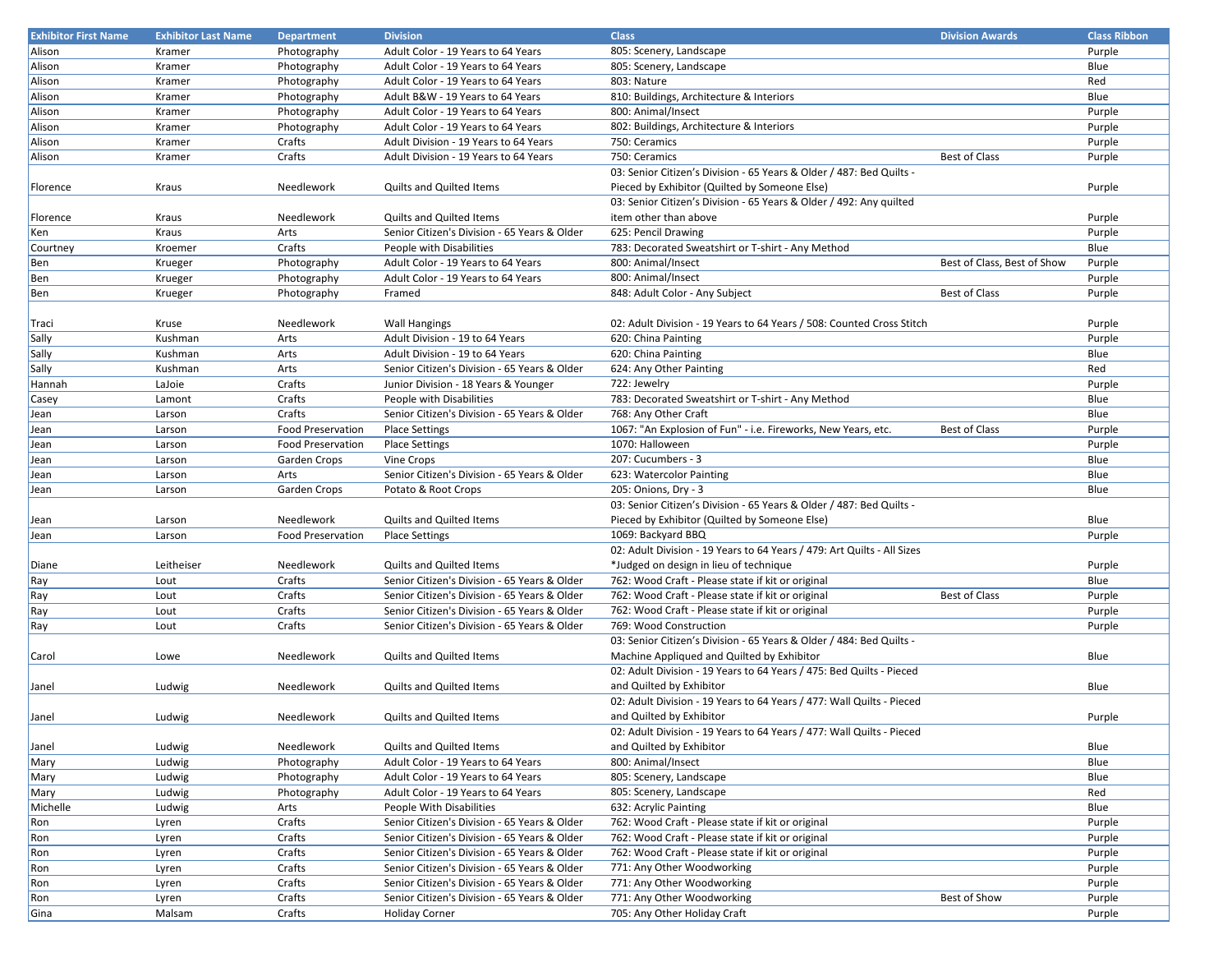| <b>Exhibitor First Name</b> | <b>Exhibitor Last Name</b> | <b>Department</b> | <b>Division</b>                              | <b>Class</b>                                                            | <b>Division Awards</b>      | <b>Class Ribbon</b> |
|-----------------------------|----------------------------|-------------------|----------------------------------------------|-------------------------------------------------------------------------|-----------------------------|---------------------|
|                             |                            |                   |                                              |                                                                         |                             |                     |
| Gina                        | Malsam                     | Needlework        | <b>Wall Hangings</b>                         | 02: Adult Division - 19 Years to 64 Years / 508: Counted Cross Stitch   |                             | Purple              |
|                             |                            |                   |                                              |                                                                         |                             |                     |
| Gina                        | Malsam                     | Needlework        | <b>Wall Hangings</b>                         | 02: Adult Division - 19 Years to 64 Years / 508: Counted Cross Stitch   |                             | Purple              |
| Gail Joy                    | Marshall                   | Flowers           | Perennials                                   | 323: Any Other Perennials - 3 Stems                                     | <b>Best of Class</b>        | Purple              |
| Gail Joy                    | Marshall                   | Flowers           | <b>Floral Arrangements</b>                   | 344: Miniature - Not Over 5", Height & Width                            |                             | Red                 |
| Aleta                       | Martin                     | Arts              | Senior Citizen's Division - 65 Years & Older | 622: Acrylic Painting                                                   |                             | Blue                |
| Aleta                       | Martin                     | Crafts            | Senior Citizen's Division - 65 Years & Older | 768: Any Other Craft                                                    |                             | Blue                |
|                             |                            |                   |                                              | 02: Adult Division - 19 Years to 64 Years / 441: Any Other Home         |                             |                     |
| Edie                        | Mattern                    | Needlework        | Home Accessories                             | Accessory                                                               |                             | Purple              |
|                             |                            |                   |                                              | 02: Adult Division - 19 Years to 64 Years / 476: Bed Quilts - Pieced by |                             |                     |
| Edie                        | Mattern                    | Needlework        | <b>Quilts and Quilted Items</b>              | Exhibitor (Quilted by Someone Else)                                     |                             | Purple              |
|                             |                            |                   |                                              | 02: Adult Division - 19 Years to 64 Years / 476: Bed Quilts - Pieced by |                             |                     |
| Edie                        | Mattern                    | Needlework        | <b>Quilts and Quilted Items</b>              | Exhibitor (Quilted by Someone Else)                                     |                             | Purple              |
|                             |                            |                   |                                              | 02: Adult Division - 19 Years to 64 Years / 476: Bed Quilts - Pieced by |                             |                     |
| Edie                        | Mattern                    | Needlework        | <b>Quilts and Quilted Items</b>              | Exhibitor (Quilted by Someone Else)                                     |                             | Purple              |
|                             |                            |                   |                                              | 02: Adult Division - 19 Years to 64 Years / 476: Bed Quilts - Pieced by |                             |                     |
| Edie                        | Mattern                    | Needlework        | <b>Quilts and Quilted Items</b>              | Exhibitor (Quilted by Someone Else)                                     |                             | Blue                |
|                             |                            |                   |                                              | 02: Adult Division - 19 Years to 64 Years / 477: Wall Quilts - Pieced   |                             |                     |
| Edie                        | Mattern                    | Needlework        | <b>Quilts and Quilted Items</b>              | and Quilted by Exhibitor                                                |                             | Purple              |
| Kristen                     | Mead                       | Arts              | Adult Division - 19 to 64 Years              | 610: Oil Painting                                                       |                             | Red                 |
| Kristen                     | Mead                       | Arts              | Adult Division - 19 to 64 Years              | 614: Pencil Drawing                                                     |                             | Blue                |
| Wendy                       | Meyers                     | Photography       | Senior Citizen's Color - 65 Years & Older    | 834: Buildings, Architecture & Interiors                                |                             | Red                 |
| Wendy                       | Meyers                     | Photography       | Senior Citizen's Color - 65 Years & Older    | 837: Scenery, Landscape                                                 |                             | Blue                |
| Wendy                       | Meyers                     | Photography       | Senior Citizen's Color - 65 Years & Older    | 837: Scenery, Landscape                                                 |                             | Blue                |
| Conner                      | Miller                     | Culinary          | Cookies                                      | 901: Drop                                                               |                             | Purple              |
|                             |                            |                   |                                              |                                                                         |                             |                     |
| Conner                      | Miller                     | Needlework        | <b>Home Accessories</b>                      | 01: Junior Division - 18 Years & Younger / 429: Pillows - Any Method    |                             | Blue                |
| Conner                      | Miller                     | Crafts            | Junior Division - 18 Years & Younger         | 734: Any Other Craft                                                    |                             | Purple              |
| Don                         | Miller                     | Crafts            | Senior Citizen's Division - 65 Years & Older | 762: Wood Craft - Please state if kit or original                       |                             | Purple              |
| Hunter                      | Miller                     | Crafts            | Junior Division - 18 Years & Younger         | 734: Any Other Craft                                                    |                             | Purple              |
| Hunter                      | Miller                     | Crafts            | Junior Division - 18 Years & Younger         | 734: Any Other Craft                                                    | Best of Class, Best of Show | Purple              |
| Janice                      | Miller                     | Flowers           | Plants                                       | 335: Cactus, Cacti or Succulent(s)                                      | <b>Best of Class</b>        | Purple              |
| Janice                      | Miller                     | Culinary          | Candy                                        | 931: Fudge                                                              |                             | Purple              |
| Janice                      | Miller                     | Culinary          | Candy                                        | 936: Any Other Candy                                                    | <b>Best of Class</b>        | Purple              |
| Tom                         | Miller                     | Photography       | Senior Citizen's Color - 65 Years & Older    | 833: People/Person                                                      |                             | White               |
| Tom                         | Miller                     | Photography       | Senior Citizen's Color - 65 Years & Older    | 833: People/Person                                                      |                             | Red                 |
| Sela                        | Milosevich                 | Crafts            | Junior Division - 18 Years & Younger         | 733: Ceramics                                                           |                             | Blue                |
| Janet                       | Mitchell                   | Crafts            | People with Disabilities                     | 772: "An Explosion of Fun!" Theme - Any Creative Project                |                             | Purple              |
| Janet                       | Mitchell                   | Crafts            | People with Disabilities                     | 779: Wood Craft - Please state if kit or original                       |                             | Blue                |
| Abby                        | Murano                     | Culinary          | Make it With Honey                           | 941: Any Cookie or Bar                                                  |                             | Purple              |
| Abby                        | Murano                     | Garden Crops      | <b>General Crops</b>                         | 220: Tomatoes - 3 Ripe Without Stem                                     |                             | Red                 |
| Abby                        | Murano                     | Culinary          | Quick Bread                                  | 926: Muffins (3)                                                        |                             | Purple              |
| Andrea                      | Nell                       | Arts              | Adult Division - 19 to 64 Years              | 612: Watercolor Painting                                                |                             | Purple              |
| Andrea                      | Nell                       | Arts              | Adult Division - 19 to 64 Years              | 614: Pencil Drawing                                                     |                             | Purple              |
| Andrea                      | Nell                       | Arts              | Adult Division - 19 to 64 Years              | 614: Pencil Drawing                                                     |                             | Purple              |
| Andrea                      | Nell                       | Crafts            | Adult Division - 19 Years to 64 Years        | 750: Ceramics                                                           | Best of Show                | Purple              |
| Andrea                      | Nell                       | Crafts            | Adult Division - 19 Years to 64 Years        | 750: Ceramics                                                           |                             | Purple              |
| Trinity                     | Nell                       | Arts              | Junior Division - 18 Years & Younger         | 604: Pencil Drawing                                                     |                             | Purple              |
| Trinity                     | Nell                       | Arts              | Junior Division - 18 Years & Younger         | 608: Any Other Freehand Drawing                                         | <b>Best of Class</b>        | Purple              |
| Dorene                      | Nelson                     | Culinary          | Cookies                                      | 901: Drop                                                               |                             | Purple              |
| Dorene                      | Nelson                     | Culinary          | Cookies                                      | 901: Drop                                                               |                             | Blue                |
| Gordon                      | Nelson                     | Culinary          | Make it With Honey                           | 941: Any Cookie or Bar                                                  |                             | Purple              |
| Lexi                        | Nelson                     | Photography       | <b>Digitally Enhanced</b>                    | 854: Adult Color - Any Subject                                          |                             | Red                 |
| Lexi                        | Nelson                     | Photography       | <b>Digitally Enhanced</b>                    | 854: Adult Color - Any Subject                                          |                             | Red                 |
| Lexi                        | Nelson                     | Photography       | Adult Color - 19 Years to 64 Years           | 801: People/Person                                                      |                             | Purple              |
| Kathy                       | Novstrup                   | Culinary          | Quick Bread                                  | 925: Baking Powder Biscuits (3)                                         |                             | Blue                |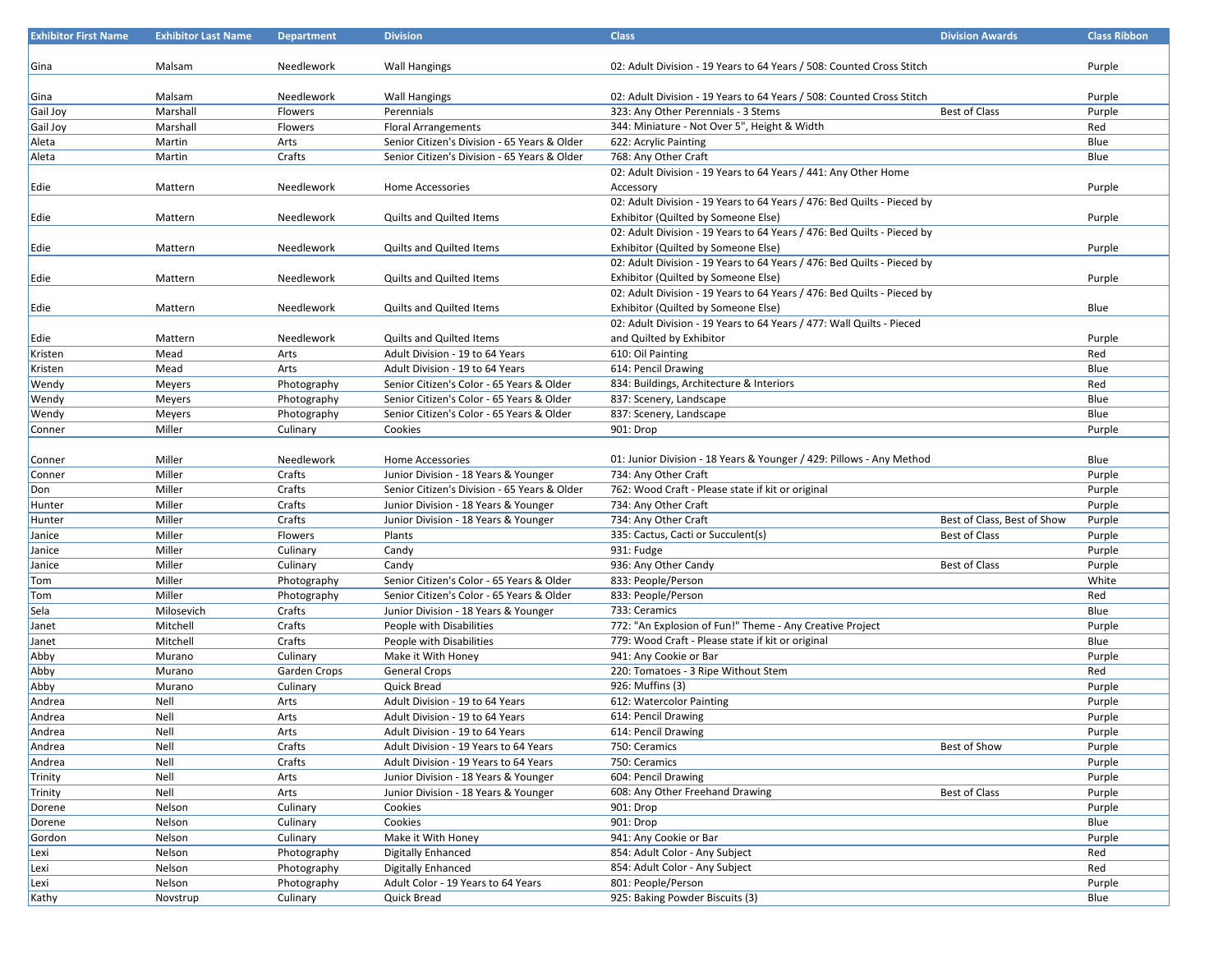| <b>Exhibitor First Name</b> | <b>Exhibitor Last Name</b> | <b>Department</b>        | <b>Division</b>                       | <b>Class</b>                                                           | <b>Division Awards</b> | <b>Class Ribbon</b> |
|-----------------------------|----------------------------|--------------------------|---------------------------------------|------------------------------------------------------------------------|------------------------|---------------------|
|                             |                            |                          |                                       | 02: Adult Division - 19 Years to 64 Years / 438: Place Mats - Any      |                        |                     |
| Kathy                       | Novstrup                   | Needlework               | Home Accessories                      | Method                                                                 |                        | Blue                |
| Kathy                       | Novstrup                   | Culinary                 | Make it With Honey                    | 941: Any Cookie or Bar                                                 | Best of Show           | Purple              |
| Sonje                       | Oban                       | Crafts                   | Adult Division - 19 Years to 64 Years | 751: Any Other Craft                                                   |                        | Purple              |
| Wyatt                       | Olson                      | Photography              | Junior Color - 18 Years & Under       | 819: Nature                                                            |                        | White               |
| Wyatt                       | Olson                      | Photography              | Junior Color - 18 Years & Under       | 820: Still Life                                                        |                        | Purple              |
| Kirk                        | Opp                        | Crafts                   | People with Disabilities              | 785: Any Other Craft                                                   |                        | Blue                |
| Kirk                        | Opp                        | Crafts                   | Adult Division - 19 Years to 64 Years | 751: Any Other Craft                                                   |                        | Purple              |
| Angie                       | Osterman                   | <b>Food Preservation</b> | <b>Place Settings</b>                 | 1072: Holiday Formal/Best                                              |                        | Purple              |
| Angie                       | Osterman                   | <b>Food Preservation</b> | Canned Vegetables & Fruits            | 02: Adult Division - 19 Years & Older / 1022: Salsas                   |                        | Blue                |
|                             |                            |                          |                                       | 03: Senior Citizen's Division - 65 Years & Older / 449: Any Other      |                        |                     |
| Carol                       | Osterman                   | Needlework               | Home Accessories                      | Home Accessory                                                         |                        | Red                 |
| Carol                       | Osterman                   | Culinary                 | Candy                                 | 933: Caramels                                                          |                        | Purple              |
| Carol                       | Osterman                   | Culinary                 | Cookies                               | 901: Drop                                                              |                        | Blue                |
| Carol                       | Osterman                   | Crafts                   | <b>Holiday Corner</b>                 | 705: Any Other Holiday Craft                                           |                        | Red                 |
| Steve                       | Painter                    | Crafts                   | People with Disabilities              | 783: Decorated Sweatshirt or T-shirt - Any Method                      |                        | Blue                |
| Hope                        | Patton                     | Arts                     | Junior Division - 18 Years & Younger  | 602: Watercolor Painting                                               |                        | Purple              |
| Taige                       | Pearson                    | Crafts                   | Junior Division - 18 Years & Younger  | 724: Nature Craft - Made from Weeds, Seeds, Grasses, Etc.              |                        | Purple              |
| Kathy                       | Peck                       | Culinary                 | Pastry                                | 928: Fruit Pies (2 Crusts)                                             |                        | Blue                |
| Kathy                       | Peck                       | Crafts                   | <b>Holiday Corner</b>                 | 702: Dining Table Centerpiece                                          |                        | Purple              |
| Kathy                       | Peck                       | Crafts                   | <b>Holiday Corner</b>                 | 703: Holiday Greeting Card                                             |                        | Purple              |
| Kathy                       | Peck                       | Crafts                   | <b>Holiday Corner</b>                 | 703: Holiday Greeting Card                                             |                        | Purple              |
| Kathy                       | Peck                       | Culinary                 | Cakes                                 | 908: Any - Unfrosted                                                   |                        | Blue                |
| Kathy                       | Peck                       | Needlework               | Afghans                               | 02: Adult Division - 19 Years to 64 Years / 497: Knitted               |                        | Blue                |
| Kathy                       | Peck                       | Needlework               | Afghans                               | 02: Adult Division - 19 Years to 64 Years / 497: Knitted               |                        | Blue                |
| Kathy                       | Peck                       | Culinary                 | Cookies                               | 904: Molded/Shaped                                                     |                        | Purple              |
| Kathy                       | Peck                       | Flowers                  | <b>Floral Arrangements</b>            | 346: Mug Arrangement                                                   |                        | Red                 |
| Kathy                       | Peck                       | Culinary                 | King Arthur Flour Contest             | 1118: Holiday Cookie, any variety - ages 19 and older                  |                        | Blue                |
| Kathy                       | Peck                       | Crafts                   | Adult Division - 19 Years to 64 Years | 740: Handmade Card                                                     |                        | Blue                |
| Kathy                       | Peck                       | Crafts                   | Adult Division - 19 Years to 64 Years | 740: Handmade Card                                                     |                        | Blue                |
| Kathy                       | Peck                       | Culinary                 | Cookies                               | 903: Bar                                                               |                        | Purple              |
| Kathy                       | Peck                       | Crafts                   | Adult Division - 19 Years to 64 Years | 745: Wood Craft - State if Kit or Original                             |                        | Purple              |
| Kathy                       | Peck                       | Crafts                   | <b>Holiday Corner</b>                 | 705: Any Other Holiday Craft                                           |                        | Blue                |
| Kathy                       | Peck                       | Crafts                   | <b>Holiday Corner</b>                 | 705: Any Other Holiday Craft                                           |                        | Blue                |
| Kathy                       | Peck                       | Flowers                  | <b>Floral Arrangements</b>            | 345: Simplicity - Use Basket, Pottery or Kitchenware                   |                        | Purple              |
| Kathy                       | Peck                       | Culinary                 | Cookies                               | 900: Rolled & Cut-Out                                                  |                        | Blue                |
|                             |                            |                          |                                       | 02: Adult Division - 19 Years to 64 Years / 475: Bed Quilts - Pieced   |                        |                     |
| Lucky                       | Peterson                   | Needlework               | Quilts and Quilted Items              | and Quilted by Exhibitor                                               |                        | Purple              |
|                             |                            |                          |                                       | 02: Adult Division - 19 Years to 64 Years / 480: Quilted Items - Table |                        |                     |
| Lucky                       | Peterson                   | Needlework               | Quilts and Quilted Items              | Runner, Placemats (2), or Tree Skirt                                   |                        | Purple              |
| Lori                        | Pine                       | Culinary                 | Pastry                                | 930: Any Other Pastry                                                  |                        | Purple              |
| Lori                        | Pine                       | Culinary                 | Yeast Bread                           | 920: Any Other Yeast Bread                                             |                        | Blue                |
| Jim                         | Ragatz                     | Photography              | Framed                                | 849: Adult B&W - Any Subject                                           |                        | Red                 |
| Jim                         | Ragatz                     | Photography              | Framed                                | 849: Adult B&W - Any Subject                                           |                        | Blue                |
| Jim                         | Ragatz                     | Photography              | Framed                                | 848: Adult Color - Any Subject                                         |                        | Blue                |
| Jim                         | Ragatz                     | Photography              | Framed                                | 848: Adult Color - Any Subject                                         |                        | Red                 |
| Robert                      | Ranft                      | Garden Crops             | General Crops                         | 221: Tomatoes - 5 Cherry                                               |                        | Purple              |
| Robert                      | Ranft                      | Garden Crops             | Vine Crops                            | 207: Cucumbers - 3                                                     |                        | Blue                |
| Robert                      | Ranft                      | Garden Crops             | <b>General Crops</b>                  | 215: Egg Plant - 1                                                     |                        | Blue                |
| Bryan                       | Rau                        | Photography              | Adult Color - 19 Years to 64 Years    | 805: Scenery, Landscape                                                |                        | Red                 |
| Bryan                       | Rau                        | Photography              | Adult Color - 19 Years to 64 Years    | 805: Scenery, Landscape                                                |                        | White               |
| Bryan                       | Rau                        | Photography              | Adult Color - 19 Years to 64 Years    | 802: Buildings, Architecture & Interiors                               |                        | Purple              |
| Bryan                       | Rau                        | Photography              | Adult Color - 19 Years to 64 Years    | 802: Buildings, Architecture & Interiors                               |                        | Red                 |
| <b>Westin Court</b>         | Residents                  | Photography              | Primrose Senior Photography Challenge | 860: Color (Any Subject)                                               |                        | Red                 |
| <b>Westin Court</b>         | Residents                  | Photography              | Primrose Senior Photography Challenge | 860: Color (Any Subject)                                               |                        | Blue                |
|                             |                            |                          |                                       | 02: Adult Division - 19 Years to 64 Years / 477: Wall Quilts - Pieced  |                        |                     |
| Jayne                       | Reuer                      | Needlework               | Quilts and Quilted Items              | and Quilted by Exhibitor                                               |                        | Purple              |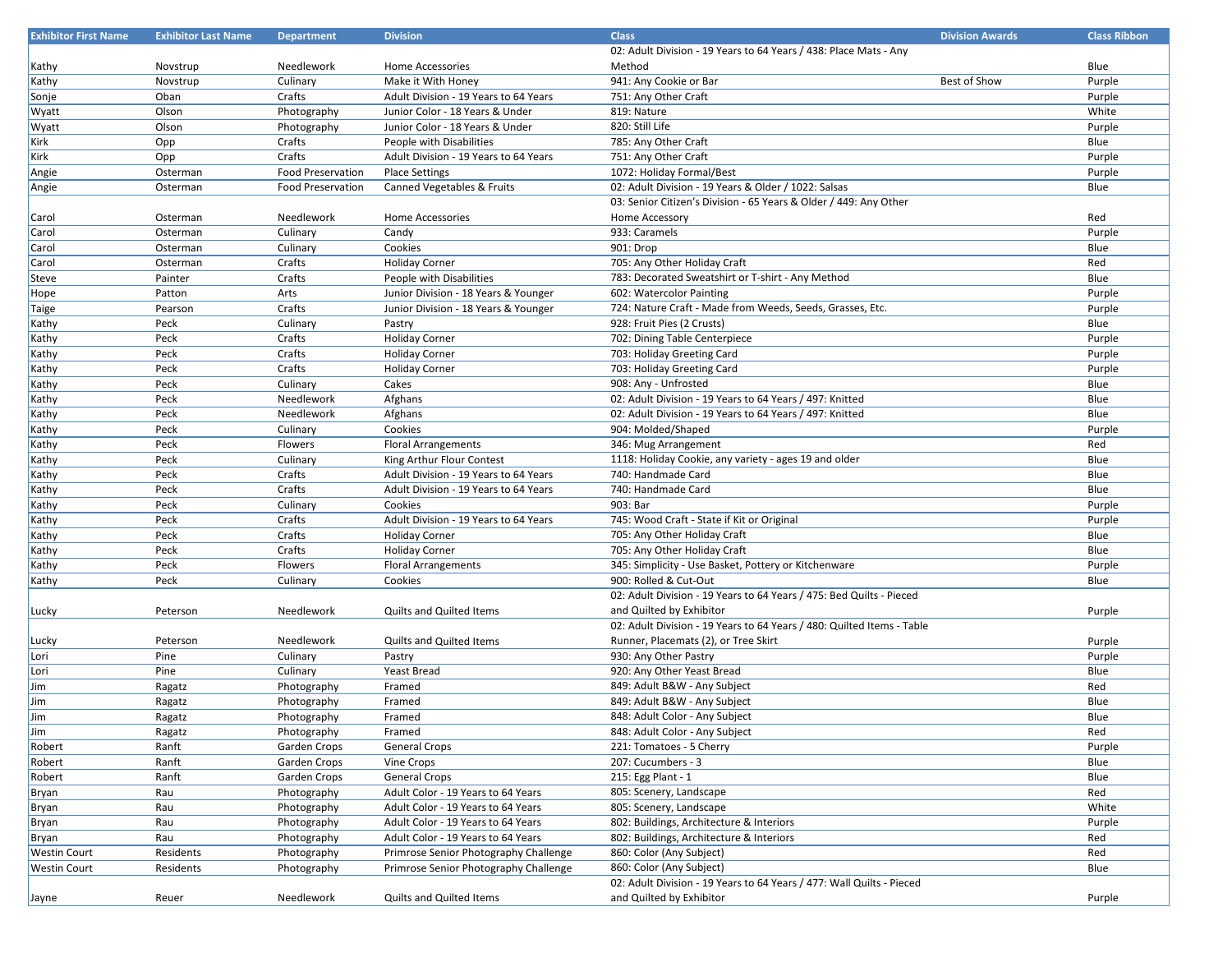| <b>Exhibitor First Name</b> | <b>Exhibitor Last Name</b> | <b>Department</b>        | <b>Division</b>                 | <b>Class</b>                                                            | <b>Division Awards</b> | <b>Class Ribbon</b> |
|-----------------------------|----------------------------|--------------------------|---------------------------------|-------------------------------------------------------------------------|------------------------|---------------------|
|                             |                            |                          |                                 | 02: Adult Division - 19 Years to 64 Years / 477: Wall Quilts - Pieced   |                        |                     |
| Jayne                       | Reuer                      | Needlework               | <b>Quilts and Quilted Items</b> | and Quilted by Exhibitor                                                |                        | Purple              |
|                             |                            |                          |                                 | 02: Adult Division - 19 Years to 64 Years / 475: Bed Quilts - Pieced    |                        |                     |
| Jayne                       | Reuer                      | Needlework               | <b>Quilts and Quilted Items</b> | and Quilted by Exhibitor                                                |                        | Purple              |
|                             |                            |                          |                                 | 02: Adult Division - 19 Years to 64 Years / 475: Bed Quilts - Pieced    |                        |                     |
|                             |                            |                          |                                 |                                                                         |                        |                     |
| Jayne                       | Reuer                      | Needlework               | Quilts and Quilted Items        | and Quilted by Exhibitor                                                |                        | Purple              |
|                             |                            |                          |                                 | 02: Adult Division - 19 Years to 64 Years / 475: Bed Quilts - Pieced    |                        |                     |
| Jayne                       | Reuer                      | Needlework               | <b>Quilts and Quilted Items</b> | and Quilted by Exhibitor                                                |                        | Purple              |
|                             |                            |                          |                                 | 02: Adult Division - 19 Years to 64 Years / 475: Bed Quilts - Pieced    |                        |                     |
| Jayne                       | Reuer                      | Needlework               | <b>Quilts and Quilted Items</b> | and Quilted by Exhibitor                                                |                        | Purple              |
|                             |                            |                          |                                 | 02: Adult Division - 19 Years to 64 Years / 479: Art Quilts - All Sizes |                        |                     |
| Jayne                       | Reuer                      | Needlework               | Quilts and Quilted Items        | *Judged on design in lieu of technique                                  | Best of Show           | Purple              |
|                             |                            |                          |                                 | 02: Adult Division - 19 Years to 64 Years / 477: Wall Quilts - Pieced   |                        |                     |
| Jayne                       | Reuer                      | Needlework               | <b>Quilts and Quilted Items</b> | and Quilted by Exhibitor                                                |                        | Purple              |
|                             |                            |                          |                                 | 02: Adult Division - 19 Years to 64 Years / 477: Wall Quilts - Pieced   |                        |                     |
|                             | Reuer                      | Needlework               | Quilts and Quilted Items        | and Quilted by Exhibitor                                                |                        | Purple              |
| Jayne                       |                            |                          |                                 |                                                                         |                        |                     |
| Jenn                        | Reuer                      | Culinary                 | Cookies                         | 903: Bar                                                                |                        | Purple              |
| Mark                        | Richter                    | <b>Food Preservation</b> | Homemade Wine                   | 1065: Red (dinner wines, heavier bodied, dry)                           |                        | Purple              |
| Landon                      | Ries                       | Garden Crops             | Vine Crops                      | 207: Cucumbers - 3                                                      |                        | Blue                |
| Landon                      | Ries                       | Garden Crops             | Vine Crops                      | 207: Cucumbers - 3                                                      |                        | Blue                |
| Landon                      | Ries                       | Garden Crops             | Potato & Root Crops             | 205: Onions, Dry - 3                                                    |                        | Blue                |
| Landon                      | Ries                       | Garden Crops             | General Crops                   | 221: Tomatoes - 5 Cherry                                                |                        | Purple              |
| Landon                      | Ries                       | Garden Crops             | General Crops                   | 213: Beans - 5                                                          |                        | Blue                |
| Landon                      | Ries                       | Garden Crops             | General Crops                   | 213: Beans - 5                                                          |                        | Blue                |
| Landon                      | Ries                       | Garden Crops             | Potato & Root Crops             | 202: Russet Varieties - 3 Tubers                                        |                        | Blue                |
| Landon                      | Ries                       | Field                    | <b>Field Crops</b>              | 104: Shelled Corn                                                       |                        | Purple              |
|                             |                            |                          |                                 |                                                                         |                        |                     |
| Landon                      | Ries                       | Garden Crops             | General Crops                   | 218: Peppers (Hot) - 5 With Stems                                       |                        | Blue                |
| Landon                      | Ries                       | Garden Crops             | Market Basket - Variety Produce | 228: Variety of 5 Vegetables                                            |                        | Purple              |
| Landon                      | Ries                       | Field                    | Field Crops                     | 106: Oil Crops                                                          |                        | Purple              |
|                             |                            |                          |                                 | 230: Variety of produce (minimum of 3 varieties) - An Explosion of      |                        |                     |
| Landon                      | Ries                       | Garden Crops             | Market Basket - Variety Produce | Fun! Should be "overflowing"!                                           | <b>Best of Class</b>   | Purple              |
| Landon                      | Ries                       | Field                    | <b>Production Sheaves</b>       | 101: Other Sheaves                                                      |                        | Blue                |
| Landon                      | Ries                       | Field                    | <b>Production Sheaves</b>       | 101: Other Sheaves                                                      |                        | Purple              |
| Landon                      | Ries                       | Garden Crops             | Potato & Root Crops             | 201: Red Varieties - 3 Tubers                                           |                        | Blue                |
| Landon                      | Ries                       | Garden Crops             | <b>General Crops</b>            | 217: Peppers - 3 With Stems                                             |                        | Purple              |
|                             |                            |                          |                                 | 217: Peppers - 3 With Stems                                             |                        |                     |
| Landon                      | Ries                       | Garden Crops             | General Crops                   |                                                                         |                        | Purple              |
| Landon                      | Ries                       | Garden Crops             | <b>General Crops</b>            | 220: Tomatoes - 3 Ripe Without Stem                                     |                        | Blue                |
| Levi                        | Ries                       | Garden Crops             | <b>General Crops</b>            | 220: Tomatoes - 3 Ripe Without Stem                                     |                        | Blue                |
| Levi                        | Ries                       | Garden Crops             | General Crops                   | 217: Peppers - 3 With Stems                                             |                        | Purple              |
| Levi                        | Ries                       | Garden Crops             | General Crops                   | 217: Peppers - 3 With Stems                                             |                        | Purple              |
| Levi                        | Ries                       | Garden Crops             | Potato & Root Crops             | 201: Red Varieties - 3 Tubers                                           |                        | Blue                |
| Levi                        | Ries                       | Field                    | <b>Production Sheaves</b>       | 101: Other Sheaves                                                      |                        | Purple              |
| Levi                        | Ries                       | Field                    | <b>Production Sheaves</b>       | 101: Other Sheaves                                                      |                        | Blue                |
| Levi                        | Ries                       | Field                    | Field Crops                     | 106: Oil Crops                                                          |                        | Purple              |
| Levi                        | Ries                       | Garden Crops             | Market Basket - Variety Produce | 228: Variety of 5 Vegetables                                            |                        | Purple              |
| Levi                        | Ries                       | Garden Crops             | <b>General Crops</b>            | 218: Peppers (Hot) - 5 With Stems                                       |                        | Purple              |
| Levi                        | Ries                       | Field                    | Field Crops                     | 104: Shelled Corn                                                       |                        | Purple              |
|                             |                            |                          |                                 |                                                                         |                        |                     |
| Levi                        | Ries                       | Garden Crops             | <b>General Crops</b>            | 213: Beans - 5                                                          |                        | Purple              |
| Levi                        | Ries                       | Garden Crops             | <b>General Crops</b>            | 213: Beans - 5                                                          |                        | Blue                |
| Levi                        | Ries                       | Garden Crops             | General Crops                   | 221: Tomatoes - 5 Cherry                                                |                        | Purple              |
| Levi                        | Ries                       | Garden Crops             | Potato & Root Crops             | 205: Onions, Dry - 3                                                    | <b>Best of Class</b>   | Purple              |
| Levi                        | Ries                       | Garden Crops             | Vine Crops                      | 207: Cucumbers - 3                                                      | Best of Class          | Purple              |
| Levi                        | Ries                       | Garden Crops             | Vine Crops                      | 207: Cucumbers - 3                                                      |                        | Purple              |
| Logan                       | Ries                       | Garden Crops             | Vine Crops                      | 207: Cucumbers - 3                                                      |                        | Red                 |
| Logan                       | Ries                       | Garden Crops             | Vine Crops                      | 207: Cucumbers - 3                                                      |                        | Blue                |
| Logan                       | Ries                       | Garden Crops             | Potato & Root Crops             | 205: Onions, Dry - 3                                                    |                        | Blue                |
|                             | Ries                       | Garden Crops             | General Crops                   | 221: Tomatoes - 5 Cherry                                                |                        | Blue                |
| Logan                       |                            |                          |                                 |                                                                         |                        |                     |
| Logan                       | Ries                       | Garden Crops             | Potato & Root Crops             | 202: Russet Varieties - 3 Tubers                                        |                        | Blue                |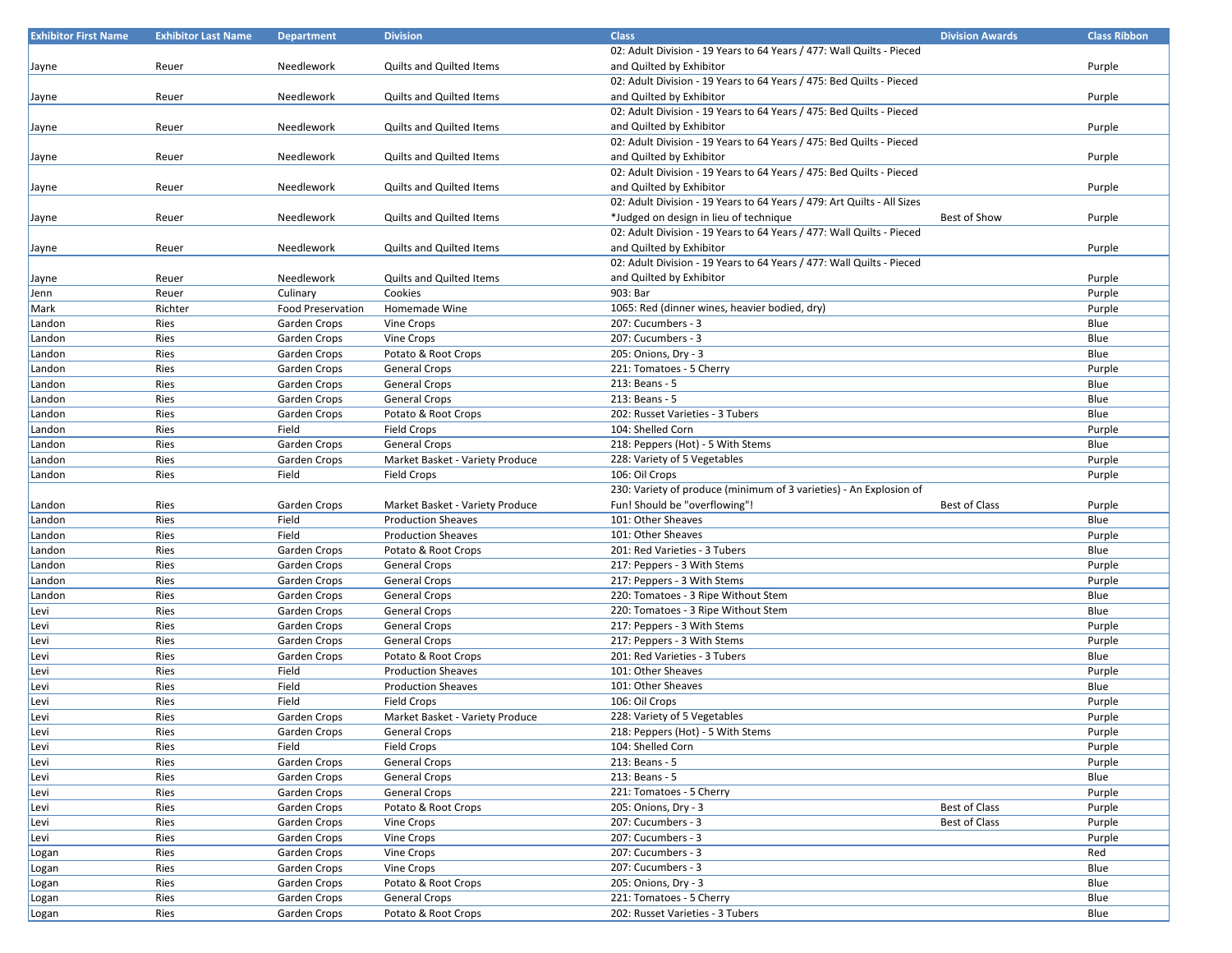| <b>Exhibitor First Name</b> | <b>Exhibitor Last Name</b> | <b>Department</b>        | <b>Division</b>                              | <b>Class</b>                                                          | <b>Division Awards</b>      | <b>Class Ribbon</b> |
|-----------------------------|----------------------------|--------------------------|----------------------------------------------|-----------------------------------------------------------------------|-----------------------------|---------------------|
| Logan                       | Ries                       | Garden Crops             | <b>General Crops</b>                         | 213: Beans - 5                                                        |                             | Blue                |
| Logan                       | Ries                       | Garden Crops             | <b>General Crops</b>                         | 213: Beans - 5                                                        |                             | Blue                |
| Logan                       | Ries                       | Field                    | <b>Field Crops</b>                           | 104: Shelled Corn                                                     |                             | Purple              |
| Logan                       | Ries                       | Garden Crops             | Market Basket - Variety Produce              | 228: Variety of 5 Vegetables                                          |                             | Purple              |
| Logan                       | Ries                       | Garden Crops             | General Crops                                | 218: Peppers (Hot) - 5 With Stems                                     |                             | Blue                |
| Logan                       | Ries                       | Field                    | <b>Field Crops</b>                           | 106: Oil Crops                                                        | <b>Best of Class</b>        | Purple              |
| Logan                       | Ries                       | Field                    | <b>Production Sheaves</b>                    | 101: Other Sheaves                                                    |                             | Purple              |
| Logan                       | Ries                       | Field                    | <b>Production Sheaves</b>                    | 101: Other Sheaves                                                    |                             | Purple              |
|                             |                            |                          |                                              | 230: Variety of produce (minimum of 3 varieties) - An Explosion of    |                             |                     |
| Logan                       | Ries                       | Garden Crops             | Market Basket - Variety Produce              | Fun! Should be "overflowing"!                                         |                             | Purple              |
| Logan                       | Ries                       | Garden Crops             | Potato & Root Crops                          | 201: Red Varieties - 3 Tubers                                         |                             | Blue                |
| Logan                       | Ries                       | Garden Crops             | <b>General Crops</b>                         | 217: Peppers - 3 With Stems                                           |                             | Purple              |
| Logan                       | Ries                       | Garden Crops             | <b>General Crops</b>                         | 217: Peppers - 3 With Stems                                           |                             | Purple              |
| Nancy                       | Ringgenburg                | Crafts                   | <b>Holiday Corner</b>                        | 705: Any Other Holiday Craft                                          |                             | Purple              |
|                             |                            |                          |                                              | 03: Senior Citizen's Division - 65 Years & Older / 484: Bed Quilts -  |                             |                     |
| Nancy                       | Ringgenburg                | Needlework               | Quilts and Quilted Items                     | Machine Appliqued and Quilted by Exhibitor                            |                             | Blue                |
|                             |                            |                          |                                              | 03: Senior Citizen's Division - 65 Years & Older / 492: Any quilted   |                             |                     |
| Nancy                       | Ringgenburg                | Needlework               | <b>Quilts and Quilted Items</b>              | item other than above                                                 |                             | Purple              |
|                             |                            |                          |                                              | 03: Senior Citizen's Division - 65 Years & Older / 513: Other than    |                             |                     |
| Nancy                       | Ringgenburg                | Needlework               | <b>Wall Hangings</b>                         | above                                                                 |                             | Purple              |
|                             |                            |                          |                                              | 03: Senior Citizen's Division - 65 Years & Older / 445: Pillows - Any |                             |                     |
|                             | Ringgenburg                | Needlework               | <b>Home Accessories</b>                      | Method                                                                |                             | Red                 |
| Nancy                       |                            |                          |                                              | 03: Senior Citizen's Division - 65 Years & Older / 457: Home          |                             |                     |
|                             |                            | Needlework               | Machine Embroidery                           | Accessories                                                           |                             | Purple              |
| Nancy                       | Ringgenburg                |                          |                                              | 03: Senior Citizen's Division - 65 Years & Older / 459: Any Other     |                             |                     |
|                             |                            | Needlework               |                                              |                                                                       |                             |                     |
| Nancy                       | Ringgenburg                |                          | Machine Embroidery                           | Machine Embroidery                                                    |                             | Purple              |
|                             |                            |                          |                                              | 03: Senior Citizen's Division - 65 Years & Older / 459: Any Other     |                             |                     |
| Nancy                       | Ringgenburg                | Needlework               | Machine Embroidery                           | Machine Embroidery                                                    |                             | Purple              |
|                             |                            |                          |                                              | 03: Senior Citizen's Division - 65 Years & Older / 421: Knitted       |                             |                     |
| Nancy                       | Ringgenburg                | Needlework               | <b>Wearing Apparel</b>                       | <b>Wearing Apparel</b>                                                |                             | Blue                |
| Dagny                       | Ritter                     | Photography              | Junior Color - 18 Years & Under              | 816: Animal/Insect                                                    |                             | White               |
| Dagny                       | Ritter                     | Photography              | Junior Color - 18 Years & Under              | 821: Scenery, Landscape                                               |                             | White               |
| Madison                     | Ritter                     | Culinary                 | Cakes                                        | 910: Decorated Cupcakes (3)                                           |                             | Blue                |
| Madison                     | Ritter                     | Needlework               | <b>Wall Hangings</b>                         | 01: Junior Division - 18 Years & Younger / 503: Latch Hook            |                             | Blue                |
| Madison                     | Ritter                     | Arts                     | Junior Division - 18 Years & Younger         | 603: Any Other Painting                                               |                             | Purple              |
| Jarrett                     | Rix                        | <b>Food Preservation</b> | Homemade Wine                                | 1066: Natural Dessert (unfortified, heavy-bodied, sweet)              | <b>Best of Class</b>        | Purple              |
| Brandan                     | Roberts                    | Arts                     | People With Disabilities                     | 632: Acrylic Painting                                                 | Best of Class, Best of Show | Purple              |
| Terry                       | Salfrank                   | Photography              | Adult Color - 19 Years to 64 Years           | 803: Nature                                                           |                             | Red                 |
| Terry                       | Salfrank                   | Photography              | Adult Color - 19 Years to 64 Years           | 803: Nature                                                           |                             | Purple              |
| Terry                       | Salfrank                   | Photography              | Adult Color - 19 Years to 64 Years           | 806: Action Pictures                                                  |                             | Purple              |
| Terry                       | Salfrank                   | Photography              | Adult B&W - 19 Years to 64 Years             | 810: Buildings, Architecture & Interiors                              |                             | Red                 |
| Terry                       | Salfrank                   | Photography              | Adult B&W - 19 Years to 64 Years             | 810: Buildings, Architecture & Interiors                              |                             | Blue                |
| Terry                       | Salfrank                   | Photography              | Framed                                       | 848: Adult Color - Any Subject                                        |                             | Red                 |
| Terry                       | Salfrank                   | Photography              | Adult Color - 19 Years to 64 Years           | 805: Scenery, Landscape                                               |                             | Red                 |
| Terry                       | Salfrank                   | Photography              | Adult Color - 19 Years to 64 Years           | 805: Scenery, Landscape                                               |                             | Purple              |
| Terry                       | Salfrank                   | Photography              | Adult Color - 19 Years to 64 Years           | 807: Any Other Color Photography                                      |                             | Blue                |
| <b>Terry</b>                | Salfrank                   | Photography              | Adult Color - 19 Years to 64 Years           | 807: Any Other Color Photography                                      |                             | Red                 |
| Terry                       | Salfrank                   | Photography              | Adult Color - 19 Years to 64 Years           | 801: People/Person                                                    |                             | Blue                |
| Marilyn                     | Salwei                     | Crafts                   | Senior Citizen's Division - 65 Years & Older | 761: Paper Mache and/or Decoupage                                     |                             | Blue                |
| Marilyn                     | Salwei                     | Crafts                   | Senior Citizen's Division - 65 Years & Older | 768: Any Other Craft                                                  |                             | Purple              |
| Marilyn                     | Salwei                     | Crafts                   | Senior Citizen's Division - 65 Years & Older | 768: Any Other Craft                                                  |                             | Blue                |
| Dee                         | Sanderson                  | Crafts                   | <b>Holiday Corner</b>                        | 705: Any Other Holiday Craft                                          | Best of Class               | Purple              |
|                             |                            |                          |                                              | 03: Senior Citizen's Division - 65 Years & Older / 513: Other than    |                             |                     |
| Dee                         | Sanderson                  | Needlework               | <b>Wall Hangings</b>                         | above                                                                 | Best of Show                | Purple              |
|                             |                            |                          |                                              | 03: Senior Citizen's Division - 65 Years & Older / 488: Wall Quilts - |                             |                     |
| Dee                         | Sanderson                  | Needlework               | Quilts and Quilted Items                     | Pieced and Quilted by Exhibitor                                       |                             | Purple              |
|                             |                            |                          |                                              | 03: Senior Citizen's Division - 65 Years & Older / 486: Bed Quilts -  |                             |                     |
| Dee                         | Sanderson                  | Needlework               | Quilts and Quilted Items                     | Pieced and Quilted by Exhibitor                                       |                             | Purple              |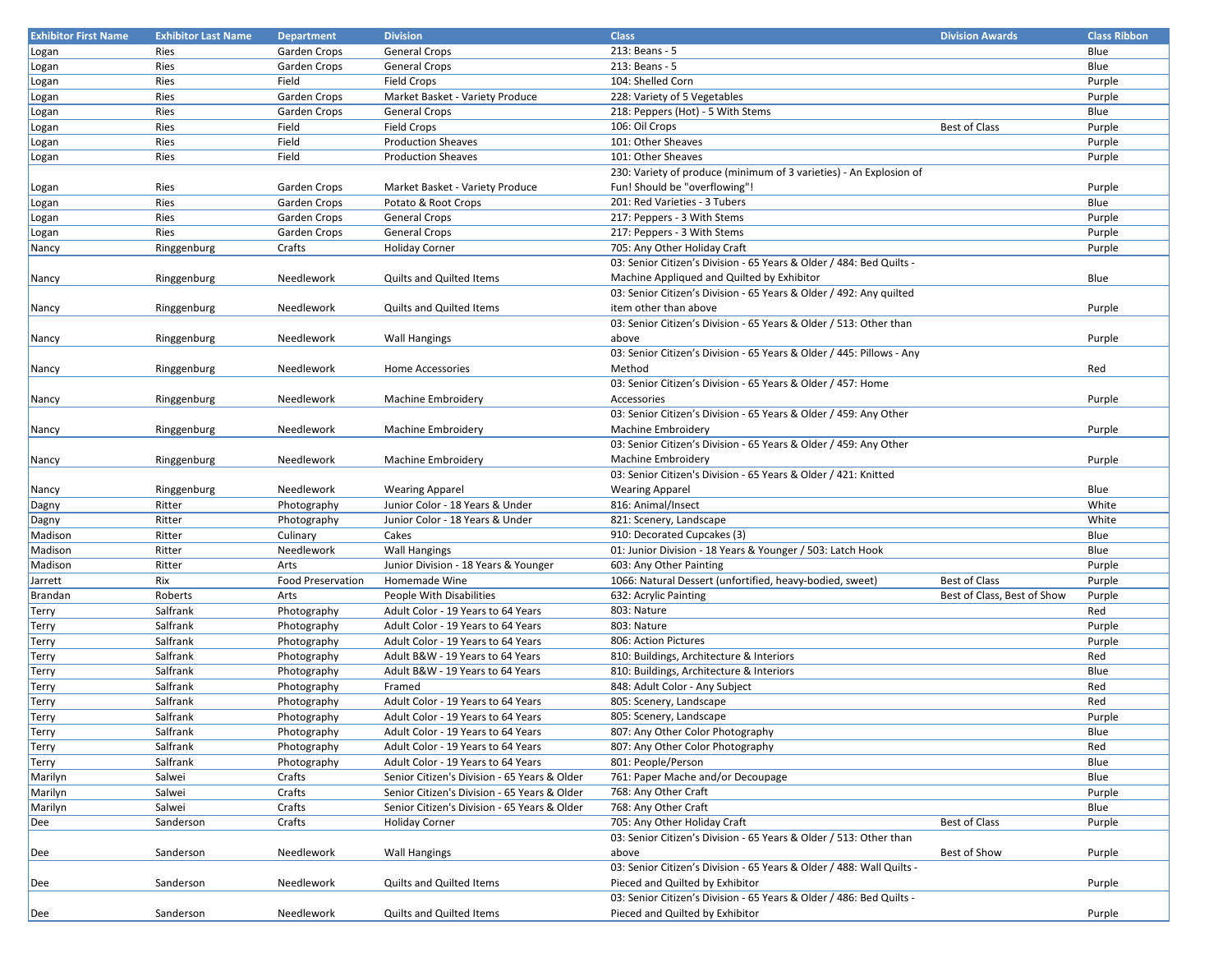| <b>Exhibitor First Name</b> | <b>Exhibitor Last Name</b> | <b>Department</b>        | <b>Division</b>                                                    | <b>Class</b>                                                                                              | <b>Division Awards</b> | <b>Class Ribbon</b> |
|-----------------------------|----------------------------|--------------------------|--------------------------------------------------------------------|-----------------------------------------------------------------------------------------------------------|------------------------|---------------------|
|                             |                            |                          |                                                                    | 03: Senior Citizen's Division - 65 Years & Older / 449: Any Other                                         |                        |                     |
| Dee                         | Sanderson                  | Needlework               | Home Accessories                                                   | Home Accessory                                                                                            |                        | Purple              |
| Dee                         | Sanderson                  | Crafts                   | <b>Holiday Corner</b>                                              | 702: Dining Table Centerpiece                                                                             |                        | Purple              |
| Ava                         | Schaunaman                 | Arts                     | Junior Division - 18 Years & Younger                               | 605: Ink Drawing                                                                                          |                        | Blue                |
| Ava                         | Schaunaman                 | Arts                     | Junior Division - 18 Years & Younger                               | 605: Ink Drawing                                                                                          |                        | Red                 |
| Claire                      | Schaunaman                 | Culinary                 | Cookies                                                            | 906: Other than above                                                                                     |                        | Purple              |
| Kelli                       | Schaunaman                 | Crafts                   | People with Disabilities                                           | 785: Any Other Craft                                                                                      |                        | Blue                |
| Kelli                       | Schaunaman                 | Crafts                   | Adult Division - 19 Years to 64 Years                              | 749: Decorated Sweatshirt or T-Shirt - Any Method                                                         |                        | Purple              |
| Kelli                       | Schaunaman                 | Crafts                   | People with Disabilities                                           | 783: Decorated Sweatshirt or T-shirt - Any Method                                                         |                        | Purple              |
| Trudy                       | Schaunaman                 | Culinary                 | Cookies                                                            | 901: Drop                                                                                                 |                        | Purple              |
| Trudy                       | Schaunaman                 | Flowers                  | Annuals                                                            | 307: Marigolds - Dwarf Single, 3 Stems                                                                    |                        | Red                 |
| Trudy                       | Schaunaman                 | Culinary                 | Make it With Honey                                                 | 941: Any Cookie or Bar                                                                                    |                        | Purple              |
| Trudy                       | Schaunaman                 | Garden Crops             | <b>General Crops</b>                                               | 219: Sweet Corn - 3                                                                                       | <b>Best of Class</b>   | Purple              |
| Rodney                      | Schiley                    | Crafts                   | People with Disabilities                                           | 783: Decorated Sweatshirt or T-shirt - Any Method                                                         |                        | Blue                |
|                             |                            |                          |                                                                    | 02: Adult Division - 19 Years to 64 Years / 415: Any Other Wearing                                        |                        |                     |
| Kimberly                    | Shumaker                   | Needlework               | <b>Wearing Apparel</b>                                             | Apparel                                                                                                   |                        | Red                 |
| Kimberly                    | Shumaker                   | Photography              | Primrose Senior Photography Challenge                              | 860: Color (Any Subject)                                                                                  |                        | Red                 |
| Kimberly                    | Shumaker                   | Crafts                   | Adult Division - 19 Years to 64 Years                              | 751: Any Other Craft                                                                                      |                        | Purple              |
| Kimberly                    | Shumaker                   | Culinary                 | King Arthur Flour Contest                                          | 1118: Holiday Cookie, any variety - ages 19 and older                                                     |                        | Purple              |
| Kimberly                    | Shumaker                   | Photography              | Adult Color - 19 Years to 64 Years                                 | 806: Action Pictures                                                                                      |                        | Blue                |
| Kimberly                    | Shumaker                   | Photography              | Adult B&W - 19 Years to 64 Years                                   | 809: People/Person                                                                                        |                        | Red                 |
| Kimberly                    | Shumaker                   | <b>Food Preservation</b> | Pickles                                                            | 02: Adult Division - 19 Years to 64 Years / 1031: Sweet                                                   |                        | Red                 |
| Kimberly                    | Shumaker                   | <b>Food Preservation</b> | Pickles                                                            | 02: Adult Division - 19 Years to 64 Years / 1035: Relish                                                  |                        | Red                 |
| Kimberly                    | Shumaker                   | Photography              | Adult Color - 19 Years to 64 Years                                 | 801: People/Person                                                                                        |                        | White               |
| Steven                      | Shumaker                   | Photography              | Adult Color - 19 Years to 64 Years                                 | 801: People/Person                                                                                        |                        | White               |
| Steven                      | Shumaker                   | Photography              | <b>Digitally Enhanced</b>                                          | 854: Adult Color - Any Subject                                                                            |                        | White               |
| Steven                      | Shumaker                   | Photography              | Adult Color - 19 Years to 64 Years                                 | 802: Buildings, Architecture & Interiors                                                                  |                        | White               |
| Caleb                       | Siebert                    | Crafts                   | Junior Division - 18 Years & Younger                               | 734: Any Other Craft                                                                                      |                        | Purple              |
| Jenelle                     | Siebert                    | Culinary                 | <b>Yeast Bread</b>                                                 | 915: One Loaf Whole Wheat                                                                                 |                        | Purple              |
| Jenelle                     | Siebert                    | <b>Food Preservation</b> | Canned Vegetables & Fruits                                         | 02: Adult Division - 19 Years & Older / 1019: Cherries                                                    |                        | Blue                |
| Jenelle                     | Siebert                    | Culinary                 | Make it With Honey                                                 | 942: Bread or Buns                                                                                        |                        | Purple              |
| Jan                         | Siemucha                   | Photography              | Senior Citizen's Color - 65 Years & Older                          | 837: Scenery, Landscape                                                                                   |                        | Purple              |
| Jan                         | Siemucha                   | Photography              | Senior Citizen's Color - 65 Years & Older                          | 832: Animal/Insect                                                                                        |                        | Purple              |
| Jan                         | Siemucha                   | Photography              | Senior Citizen's Color - 65 Years & Older                          | 832: Animal/Insect                                                                                        |                        | Purple              |
| Jan                         | Siemucha                   | Photography              | Primrose Senior Photography Challenge                              | 860: Color (Any Subject)                                                                                  |                        | Purple              |
|                             | Siemucha                   | Photography              | Senior Citizen's Color - 65 Years & Older                          | 833: People/Person                                                                                        |                        | Red                 |
| Jan<br>Dale                 | Siewert                    | Crafts                   | Senior Citizen's Division - 65 Years & Older                       | 768: Any Other Craft                                                                                      |                        | Blue                |
| Dale                        | Siewert                    | Crafts                   | Senior Citizen's Division - 65 Years & Older                       | 768: Any Other Craft                                                                                      |                        | Purple              |
| Dale                        | Siewert                    | Crafts                   | Senior Citizen's Division - 65 Years & Older                       | 768: Any Other Craft                                                                                      |                        | Blue                |
| Cathy                       | Smith                      | Arts                     | Adult Division - 19 to 64 Years                                    | 611: Acrylic Painting                                                                                     |                        | Blue                |
| Cathy                       | Smith                      | Arts                     | People With Disabilities                                           | 632: Acrylic Painting                                                                                     |                        | Purple              |
|                             |                            |                          |                                                                    | 03: Senior Citizen's Division - 65 Years & Older / 443: Dish Towels -                                     |                        |                     |
|                             | Smith                      | Needlework               | Home Accessories                                                   | Any Method                                                                                                |                        | Purple              |
| Evalyn                      | Smith                      | Crafts                   | Senior Citizen's Division - 65 Years & Older                       | 759: Scrapbooking - Traditional -Minimum 10 Pages                                                         |                        | Purple              |
| Evalyn                      | Sombke                     | Crafts                   |                                                                    | 783: Decorated Sweatshirt or T-shirt - Any Method                                                         |                        | Blue                |
| Robert                      |                            |                          | People with Disabilities                                           | 02: Adult Division - 19 Years to 64 Years / 474: Bed Quilts - Machine                                     |                        |                     |
|                             |                            |                          | <b>Quilts and Quilted Items</b>                                    |                                                                                                           |                        |                     |
| Carla                       | Stahl                      | Needlework               |                                                                    | Appliqued (Quilted by Someone Else)<br>02: Adult Division - 19 Years to 64 Years / 456: Any Other Machine | <b>Best of Class</b>   | Purple              |
|                             |                            |                          |                                                                    |                                                                                                           |                        |                     |
| Carla                       | Stahl<br>Stahl             | Needlework<br>Crafts     | Machine Embroidery<br>Senior Citizen's Division - 65 Years & Older | Embroidery<br>765: Counted Cross Stitch                                                                   |                        | Purple              |
| Sandra                      |                            | Crafts                   |                                                                    |                                                                                                           |                        | Purple<br>Blue      |
| Sandra                      | Stahl                      |                          | Senior Citizen's Division - 65 Years & Older                       | 768: Any Other Craft                                                                                      |                        |                     |
| Sandra                      | Stahl                      | Crafts                   | Senior Citizen's Division - 65 Years & Older                       | 768: Any Other Craft                                                                                      |                        | Blue                |
| Sandra                      | Stahl                      | Crafts                   | Senior Citizen's Division - 65 Years & Older                       | 768: Any Other Craft                                                                                      |                        | Red                 |
| Sandra                      | Stahl                      | Crafts                   | Senior Citizen's Division - 65 Years & Older                       | 768: Any Other Craft                                                                                      |                        | Red                 |
| Ezra                        | Steed                      | Crafts                   | Junior Division - 18 Years & Younger                               | 734: Any Other Craft                                                                                      |                        | Purple              |
| Rylee                       | Stoltenburg                | Garden Crops             | Vine Crops                                                         | 209: Pumpkin - 1                                                                                          |                        | Purple              |
| Rylee                       | Stoltenburg                | Culinary                 | Cookies                                                            | 901: Drop                                                                                                 |                        | Blue                |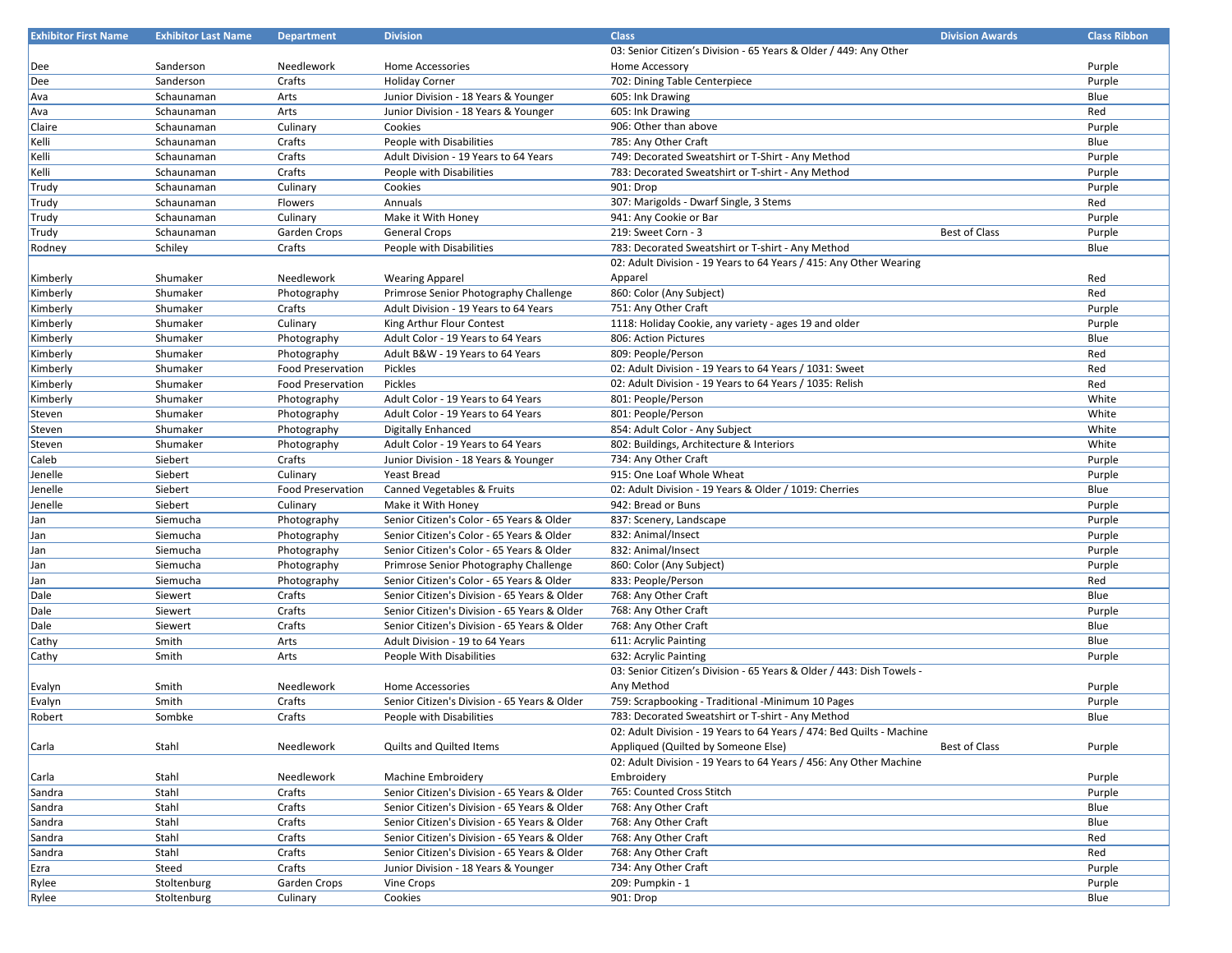| <b>Exhibitor First Name</b> | <b>Exhibitor Last Name</b> | <b>Department</b>        | <b>Division</b>                              | <b>Class</b>                                                           | <b>Division Awards</b> | <b>Class Ribbon</b> |
|-----------------------------|----------------------------|--------------------------|----------------------------------------------|------------------------------------------------------------------------|------------------------|---------------------|
|                             |                            |                          |                                              |                                                                        |                        |                     |
| Julie                       | Storly                     | <b>Food Preservation</b> | Jams & Jellies                               | 03: Senior Citizen's Division - 65 Years & Older / 1052: Jelly - 1 Jar |                        | Blue                |
| Erin                        | Stuart                     | Arts                     | Junior Division - 18 Years & Younger         | 604: Pencil Drawing                                                    |                        | Blue                |
|                             |                            |                          |                                              | 02: Adult Division - 19 Years to 64 Years / 410: Children's Garments - |                        |                     |
| Heather                     | Stuart                     | Needlework               | <b>Wearing Apparel</b>                       | New Construction                                                       | <b>Best of Show</b>    | Purple              |
|                             |                            |                          |                                              | 02: Adult Division - 19 Years to 64 Years / 410: Children's Garments - |                        |                     |
| Heather                     | Stuart                     | Needlework               | <b>Wearing Apparel</b>                       | New Construction                                                       |                        | Purple              |
|                             |                            |                          |                                              | 03: Senior Citizen's Division - 65 Years & Older / 486: Bed Quilts -   |                        |                     |
|                             | Stumpf                     | Needlework               | <b>Quilts and Quilted Items</b>              | Pieced and Quilted by Exhibitor                                        |                        | Blue                |
| Kay                         |                            |                          |                                              | 03: Senior Citizen's Division - 65 Years & Older / 488: Wall Quilts -  |                        |                     |
|                             | Stumpf                     | Needlework               | Quilts and Quilted Items                     | Pieced and Quilted by Exhibitor                                        | Best of Show           | Purple              |
| Kay                         |                            |                          |                                              | 03: Senior Citizen's Division - 65 Years & Older / 487: Bed Quilts -   |                        |                     |
|                             |                            |                          |                                              |                                                                        |                        |                     |
| Elizabeth                   | Suzherland                 | Needlework               | Quilts and Quilted Items                     | Pieced by Exhibitor (Quilted by Someone Else)                          |                        | Blue                |
| Crystal                     | Swenson                    | Photography              | Adult Color - 19 Years to 64 Years           | 807: Any Other Color Photography                                       |                        | Red                 |
| Crystal                     | Swenson                    | Photography              | Adult Color - 19 Years to 64 Years           | 800: Animal/Insect                                                     | Best of Class          | Purple              |
| Crystal                     | Swenson                    | Photography              | Adult Color - 19 Years to 64 Years           | 800: Animal/Insect                                                     |                        | Purple              |
| Crystal                     | Swenson                    | Photography              | Adult Color - 19 Years to 64 Years           | 803: Nature                                                            |                        | Blue                |
| Crystal                     | Swenson                    | Photography              | Adult Color - 19 Years to 64 Years           | 803: Nature                                                            |                        | Red                 |
| LaRae                       | Syhre                      | Photography              | Adult Color - 19 Years to 64 Years           | 803: Nature                                                            |                        | Blue                |
| LaRae                       | Syhre                      | Flowers                  | Plants                                       | 335: Cactus, Cacti or Succulent(s)                                     |                        | Purple              |
| LaRae                       | Syhre                      | Flowers                  | Plants                                       | 335: Cactus, Cacti or Succulent(s)                                     |                        | Purple              |
| LaRae                       | Syhre                      | Flowers                  | Plants                                       | 335: Cactus, Cacti or Succulent(s)                                     |                        | Purple              |
| LaRae                       | Syhre                      | Photography              | Adult Color - 19 Years to 64 Years           | 800: Animal/Insect                                                     |                        | Red                 |
| LaRae                       | Syhre                      | Photography              | Adult Color - 19 Years to 64 Years           | 800: Animal/Insect                                                     |                        | White               |
| LaRae                       | Syhre                      | Flowers                  | Plants                                       | 334: House Plant - Non-Flowering, Single Specimen                      |                        | Purple              |
| LaRae                       | Syhre                      | Flowers                  | Plants                                       | 334: House Plant - Non-Flowering, Single Specimen                      |                        | Blue                |
| LaRae                       | Syhre                      | Flowers                  | Plants                                       | 334: House Plant - Non-Flowering, Single Specimen                      |                        | Purple              |
| LaRae                       | Syhre                      | Photography              | Adult B&W - 19 Years to 64 Years             | 810: Buildings, Architecture & Interiors                               |                        | Red                 |
| LaRae                       | Syhre                      | Photography              | <b>Digitally Enhanced</b>                    | 854: Adult Color - Any Subject                                         |                        | White               |
| LaRae                       | Syhre                      | Photography              | <b>Digitally Enhanced</b>                    | 854: Adult Color - Any Subject                                         |                        | White               |
| LaRae                       | Syhre                      | Flowers                  | Plants                                       | 336: Patio Plants - Single Variety or Assortment                       |                        | Blue                |
| LaRae                       | Syhre                      | Flowers                  | Plants                                       | 336: Patio Plants - Single Variety or Assortment                       |                        | Purple              |
| LaRae                       | Syhre                      | Flowers                  | Plants                                       | 336: Patio Plants - Single Variety or Assortment                       |                        | Purple              |
| LaRae                       | Syhre                      | Crafts                   | Adult Division - 19 Years to 64 Years        | 745: Wood Craft - State if Kit or Original                             |                        | Purple              |
| LaRae                       | Syhre                      | Crafts                   | <b>Holiday Corner</b>                        | 705: Any Other Holiday Craft                                           |                        | Blue                |
| LaRae                       | Syhre                      | Photography              | Primrose Senior Photography Challenge        | 860: Color (Any Subject)                                               |                        | Purple              |
| LaRae                       | Syhre                      | Photography              | Primrose Senior Photography Challenge        | 861: Black & White (Any Subject)                                       |                        | Blue                |
| LaRae                       | Syhre                      | Photography              | Adult Color - 19 Years to 64 Years           | 802: Buildings, Architecture & Interiors                               |                        | Red                 |
| LaRae                       | Syhre                      |                          | Adult Color - 19 Years to 64 Years           | 801: People/Person                                                     |                        | Red                 |
|                             |                            | Photography              |                                              |                                                                        |                        |                     |
|                             |                            |                          |                                              | 02: Adult Division - 19 Years to 64 Years / 441: Any Other Home        |                        |                     |
| LaRae                       | Syhre                      | Needlework               | <b>Home Accessories</b>                      | Accessory                                                              |                        | Purple              |
| LaRae                       | Syhre                      | Crafts                   | Adult Division - 19 Years to 64 Years        | 748: Counted Cross Stitch                                              |                        | Purple              |
| Mackenzie                   | Syhre                      | Photography              | Adult Color - 19 Years to 64 Years           | 801: People/Person                                                     |                        | Purple              |
| Mackenzie                   | Syhre                      | Photography              | Adult Color - 19 Years to 64 Years           | 801: People/Person                                                     |                        | Red                 |
| Mackenzie                   | Syhre                      | Photography              | Adult Color - 19 Years to 64 Years           | 805: Scenery, Landscape                                                |                        | Blue                |
| Mackenzie                   | Syhre                      | Photography              | Adult Color - 19 Years to 64 Years           | 805: Scenery, Landscape                                                |                        | Blue                |
| Mackenzie                   | Syhre                      | Photography              | Adult Color - 19 Years to 64 Years           | 800: Animal/Insect                                                     |                        | Blue                |
| Mackenzie                   | Syhre                      | Photography              | Adult Color - 19 Years to 64 Years           | 800: Animal/Insect                                                     |                        | Purple              |
| Delilah                     | Tiger                      | Crafts                   | Senior Citizen's Division - 65 Years & Older | 762: Wood Craft - Please state if kit or original                      |                        | Blue                |
| Jill                        | Trego-Craft                | Arts                     | People With Disabilities                     | 632: Acrylic Painting                                                  |                        | Purple              |
| Linda                       | Vannorman                  | Crafts                   | People with Disabilities                     | 779: Wood Craft - Please state if kit or original                      |                        | Purple              |
| Linda                       | Vannorman                  | Crafts                   | People with Disabilities                     | 778: Paper Mache and/or Decoupage                                      |                        | Blue                |
| Melvin                      | VanSteenwyk                | Flowers                  | Annuals                                      | 315: Zinnia - Small, One Color, 3 Stems                                |                        | Blue                |
| Melvin                      | VanSteenwyk                | Culinary                 | Quick Bread                                  | 924: One Loaf Quick Bread - Banana, Nut, Fruit                         | Best of Class          | Purple              |
| Melvin                      | VanSteenwyk                | Flowers                  | Annuals                                      | 308: Marigolds - Dwarf Double, 3 Stems                                 |                        | Blue                |
| Melvin                      | VanSteenwyk                | Culinary                 | Cookies                                      | 901: Drop                                                              |                        | Purple              |
| Melvin                      | VanSteenwyk                | Flowers                  | Annuals                                      | 306: Marigolds - Double, 3 Stems                                       | Best of Class          | Purple              |
| Ruth                        | VanSteenwyk                | Flowers                  | Annuals                                      | 314: Zinnia - Large, One Color, 3 Stems                                |                        | Purple              |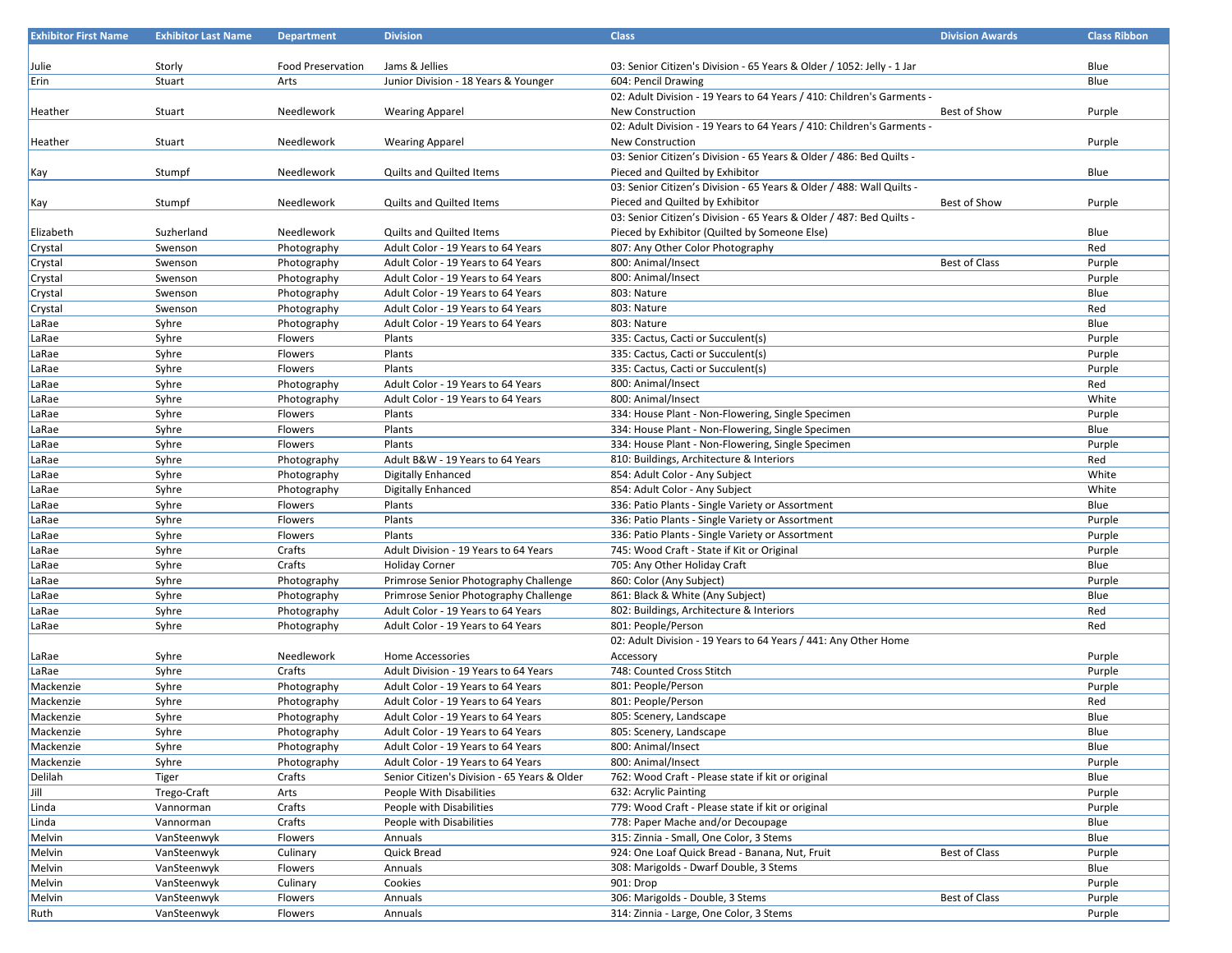| <b>Exhibitor First Name</b> | <b>Exhibitor Last Name</b> | <b>Department</b>        | <b>Division</b>                                                                              | <b>Class</b>                                                          | <b>Division Awards</b>      | <b>Class Ribbon</b> |
|-----------------------------|----------------------------|--------------------------|----------------------------------------------------------------------------------------------|-----------------------------------------------------------------------|-----------------------------|---------------------|
| Ruth                        | VanSteenwyk                | Culinary                 | Quick Bread                                                                                  | 924: One Loaf Quick Bread - Banana, Nut, Fruit                        |                             | Purple              |
| Ruth                        | VanSteenwyk                | Flowers                  | Annuals                                                                                      | 315: Zinnia - Small, One Color, 3 Stems                               |                             | Blue                |
| Kara                        | Vetch                      | Arts                     | Junior Division - 18 Years & Younger                                                         | 601: Acrylic Painting                                                 |                             | Purple              |
|                             |                            |                          |                                                                                              | 03: Senior Citizen's Division - 65 Years & Older / 487: Bed Quilts -  |                             |                     |
| Randy                       | Vik                        | Needlework               | <b>Quilts and Quilted Items</b>                                                              | Pieced by Exhibitor (Quilted by Someone Else)                         |                             | Purple              |
|                             |                            |                          |                                                                                              | 03: Senior Citizen's Division - 65 Years & Older / 487: Bed Quilts -  |                             |                     |
| Randy                       | Vik                        | Needlework               | <b>Quilts and Quilted Items</b>                                                              | Pieced by Exhibitor (Quilted by Someone Else)                         |                             | Purple              |
|                             |                            |                          |                                                                                              | 03: Senior Citizen's Division - 65 Years & Older / 487: Bed Quilts -  |                             |                     |
| Randy                       | Vik                        | Needlework               | <b>Quilts and Quilted Items</b>                                                              | Pieced by Exhibitor (Quilted by Someone Else)                         |                             | Purple              |
| Doris                       | Vilhauer                   | Crafts                   | Senior Citizen's Division - 65 Years & Older                                                 | 756: Jewelry                                                          |                             | Purple              |
| Doris                       | Vilhauer                   | Crafts                   | Senior Citizen's Division - 65 Years & Older                                                 | 756: Jewelry                                                          |                             | Blue                |
|                             | Vilhauer                   | Crafts                   | Senior Citizen's Division - 65 Years & Older                                                 | 756: Jewelry                                                          |                             | Blue                |
| Doris                       | Vilhauer                   | Arts                     |                                                                                              |                                                                       |                             |                     |
| Doris                       |                            |                          | Senior Citizen's Division - 65 Years & Older<br>Senior Citizen's Division - 65 Years & Older | 622: Acrylic Painting                                                 |                             | Purple              |
| Doris                       | Vilhauer                   | Arts                     |                                                                                              | 622: Acrylic Painting                                                 |                             | Blue                |
| Doris                       | Vilhauer                   | Arts                     | Senior Citizen's Division - 65 Years & Older                                                 | 622: Acrylic Painting                                                 |                             | Blue                |
| Doris                       | Vilhauer                   | Crafts                   | Senior Citizen's Division - 65 Years & Older                                                 | 768: Any Other Craft                                                  |                             | Blue                |
| Kathie                      | Vitense                    | Crafts                   | Senior Citizen's Division - 65 Years & Older                                                 | 768: Any Other Craft                                                  |                             | Blue                |
| Kathie                      | Vitense                    | Crafts                   | Senior Citizen's Division - 65 Years & Older                                                 | 768: Any Other Craft                                                  |                             | Purple              |
| Kathie                      | Vitense                    | Crafts                   | Senior Citizen's Division - 65 Years & Older                                                 | 768: Any Other Craft                                                  |                             | Blue                |
|                             |                            |                          |                                                                                              |                                                                       |                             |                     |
| Rebecca                     | Wallace                    | <b>Food Preservation</b> | Jams & Jellies                                                                               | 03: Senior Citizen's Division - 65 Years & Older / 1054: Jam - 1 Jar  |                             | Blue                |
|                             |                            |                          |                                                                                              |                                                                       |                             |                     |
| Rebecca                     | Wallace                    | <b>Food Preservation</b> | Jams & Jellies                                                                               | 03: Senior Citizen's Division - 65 Years & Older / 1054: Jam - 1 Jar  |                             | Blue                |
|                             |                            |                          |                                                                                              |                                                                       |                             |                     |
| Rebecca                     | Wallace                    | <b>Food Preservation</b> | Jams & Jellies                                                                               | 03: Senior Citizen's Division - 65 Years & Older / 1054: Jam - 1 Jar  |                             | Purple              |
|                             |                            |                          |                                                                                              |                                                                       |                             |                     |
| Joyce                       | Walter                     | Needlework               | Afghans                                                                                      | 03: Senior Citizen's Division - 65 Years & Older / 499: Crocheted     | <b>Best of Class</b>        | Purple              |
| James                       | Weber                      | Arts                     | Senior Citizen's Division - 65 Years & Older                                                 | 622: Acrylic Painting                                                 |                             | Purple              |
| James                       | Weber                      | Arts                     | Senior Citizen's Division - 65 Years & Older                                                 | 622: Acrylic Painting                                                 |                             | Purple              |
| Mary                        | Weismantel                 | Arts                     | Senior Citizen's Division - 65 Years & Older                                                 | 624: Any Other Painting                                               |                             | Purple              |
| Jaci                        | Weller                     | Photography              | Framed                                                                                       | 848: Adult Color - Any Subject                                        |                             | Red                 |
| Jaci                        | Weller                     | Photography              | Primrose Senior Photography Challenge                                                        | 860: Color (Any Subject)                                              |                             | Red                 |
| Karly                       | Wellman                    | Photography              | Junior Color - 18 Years & Under                                                              | 819: Nature                                                           |                             | Blue                |
| Karly                       | Wellman                    | Photography              | Junior Color - 18 Years & Under                                                              | 816: Animal/Insect                                                    |                             | Purple              |
| Karly                       | Wellman                    | Photography              | Junior Color - 18 Years & Under                                                              | 816: Animal/Insect                                                    |                             | Blue                |
| Karly                       | Wellman                    | Photography              | Junior Color - 18 Years & Under                                                              | 817: People/Person                                                    | Best of Class, Best of Show | Purple              |
| Marella                     | Wessel                     | Crafts                   | People with Disabilities                                                                     | 779: Wood Craft - Please state if kit or original                     |                             | Red                 |
| Marella                     | Wessel                     | Arts                     | People With Disabilities                                                                     | 634: Any Other Painting                                               |                             | Purple              |
| Roberta                     | Williamson                 | Arts                     | People With Disabilities                                                                     | 634: Any Other Painting                                               |                             | Purple              |
| Roberta                     | Williamson                 | Crafts                   | People with Disabilities                                                                     | 779: Wood Craft - Please state if kit or original                     |                             | Blue                |
| Roberta                     | Williamson                 | Crafts                   | People with Disabilities                                                                     | 772: "An Explosion of Fun!" Theme - Any Creative Project              |                             | Purple              |
| Edith                       | Wilt                       | Flowers                  | Plants                                                                                       | 338: Any Other Plants                                                 |                             | Purple              |
| Brynn                       | Wolberg                    | Culinary                 | Quick Bread                                                                                  | 924: One Loaf Quick Bread - Banana, Nut, Fruit                        |                             | Purple              |
|                             | Wolberg                    | Culinary                 | Candy                                                                                        | 933: Caramels                                                         |                             | Red                 |
| Brynn                       | Wolberg                    | Flowers                  | Plants                                                                                       | 335: Cactus, Cacti or Succulent(s)                                    |                             | Purple              |
| Brynn                       | Wolberg                    | Culinary                 | Candy                                                                                        | 931: Fudge                                                            |                             | Purple              |
| Kenna                       |                            |                          |                                                                                              | 913: "An Explosion of Fun: Filled Cakes!" Themed Decorated (i.e.      |                             |                     |
|                             |                            |                          |                                                                                              |                                                                       |                             |                     |
| Kenna                       | Wolberg                    | Culinary                 | Cakes                                                                                        | creme filled, candy filled, etc.)                                     |                             | Blue                |
| Quinn                       | Wolberg                    | Culinary                 | Cookies                                                                                      | 901: Drop                                                             |                             | Red                 |
| Quinn                       | Wolberg                    | Flowers                  | Plants                                                                                       | 335: Cactus, Cacti or Succulent(s)                                    |                             | Red                 |
| Janet                       | Wright                     | Crafts                   | Adult Division - 19 Years to 64 Years                                                        | 751: Any Other Craft                                                  |                             | Red                 |
| Janet                       | Wright                     | Crafts                   | Adult Division - 19 Years to 64 Years                                                        | 749: Decorated Sweatshirt or T-Shirt - Any Method                     |                             | Purple              |
| Janet                       | Wright                     | <b>Food Preservation</b> | Jams & Jellies                                                                               | 02: Adult Division - 19 Years to 64 Years / 1047: Jelly - 1 Jar       |                             | Blue                |
| Janet                       | Wright                     | <b>Food Preservation</b> | Jams & Jellies                                                                               | 02: Adult Division - 19 Years to 64 Years / 1049: Jam - 1 Jar         |                             | Blue                |
| Janet                       | Wright                     | Culinary                 | Make it With Honey                                                                           | 941: Any Cookie or Bar                                                |                             | Purple              |
| Janet                       | Wright                     | Crafts                   | Adult Division - 19 Years to 64 Years                                                        | 738: "An Explosion of Fun!" Theme - Any Creative Project              |                             | Red                 |
|                             |                            |                          |                                                                                              | 03: Senior Citizen's Division - 65 Years & Older / 443: Dish Towels - |                             |                     |
| Linda                       | Yates                      | Needlework               | Home Accessories                                                                             | Any Method                                                            | <b>Best of Class</b>        | Purple              |